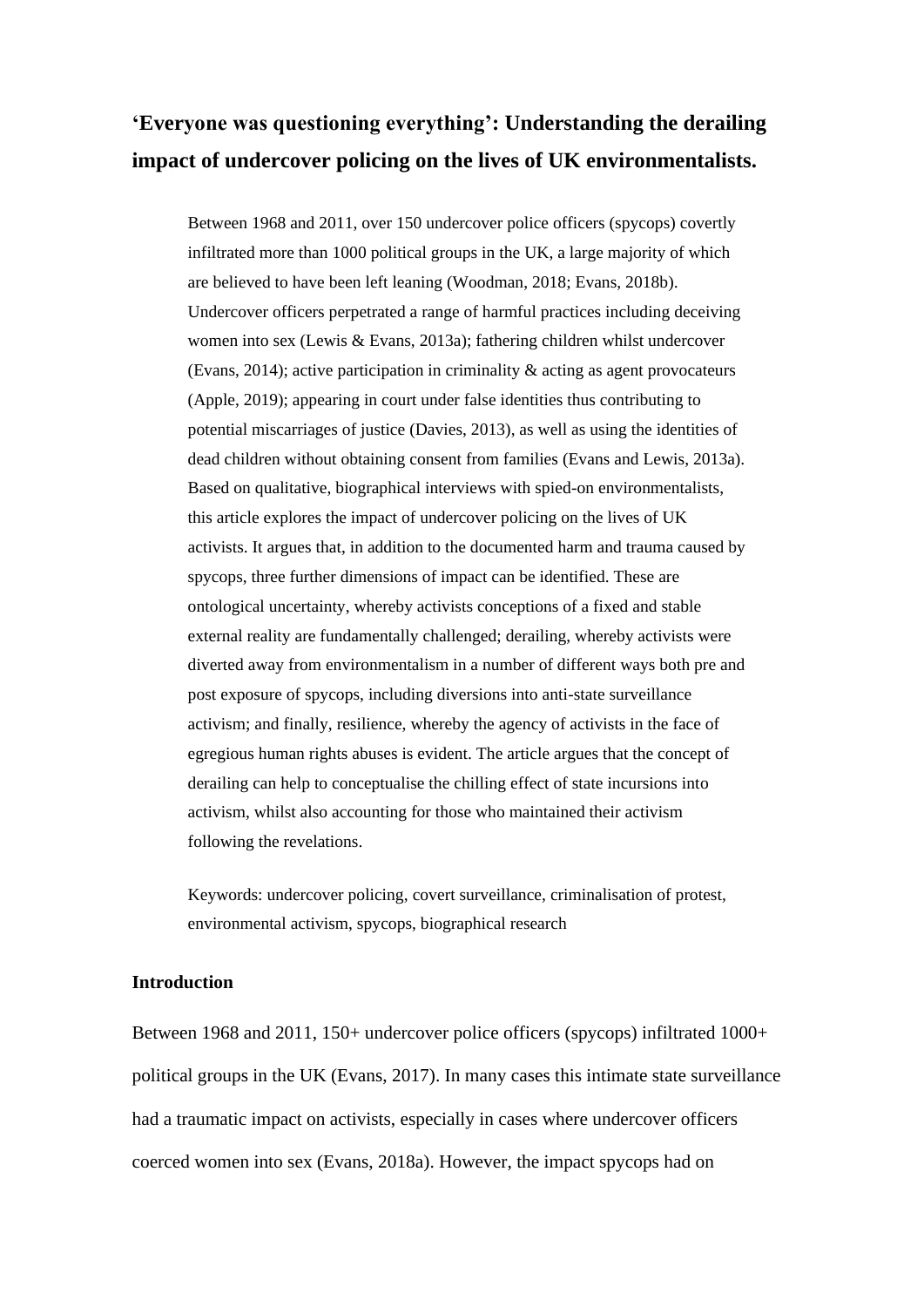environmentalist activism in the UK more broadly is still being dissected (Apple, 2019). The article explores the impact of spycops on the environmentalist movement in the UK through the biographies of activists. Drawing on data generated through qualitative interviews with spied-on activists, this article examines the biographical impact of undercover policing. In doing so it offers an insight into state repression of activism more broadly.

The research identified three key themes. These were ontological uncertainty, whereby activists' perceptions of reality were radically challenged and disrupted by the experience; derailing, whereby activists have been directly or indirectly diverted away from environmental activism; and resilience, whereby activists demonstrated sustained engagement in activism despite spycops. In some cases, this has seen activists maintain a similar level of activism, but their focus now on anti-state surveillance activism. The article begins by contextualising the spycops case. It then explores theoretical and empirical literature in the field, providing a conceptual framework for this research. After briefly reflecting on methodology, the discussion of findings is broken up under the headings of ontological uncertainty, derailing and resilience. To conclude, the article underlines the resilience of activists as a significant but rarely acknowledged dimension of the spycops case. The paper also offers a theoretical contribution to the field, chiefly through the concept of 'derailing'. Derailing provides a useful means of conceptualising spycops' 'chilling effect' on activism that acknowledges activists' agency and resilience in the face of state repression (Loadenthal, 2014; Woodman, 2018b).

# *Contextualising spycops*

Most of what we know about spycops, we owe to the investigative work of victims, activists and journalists, with the state primarily acting as an obstacle to efforts to uncover the truth (Apple, 2019). The spycops case first made headlines in 2011 after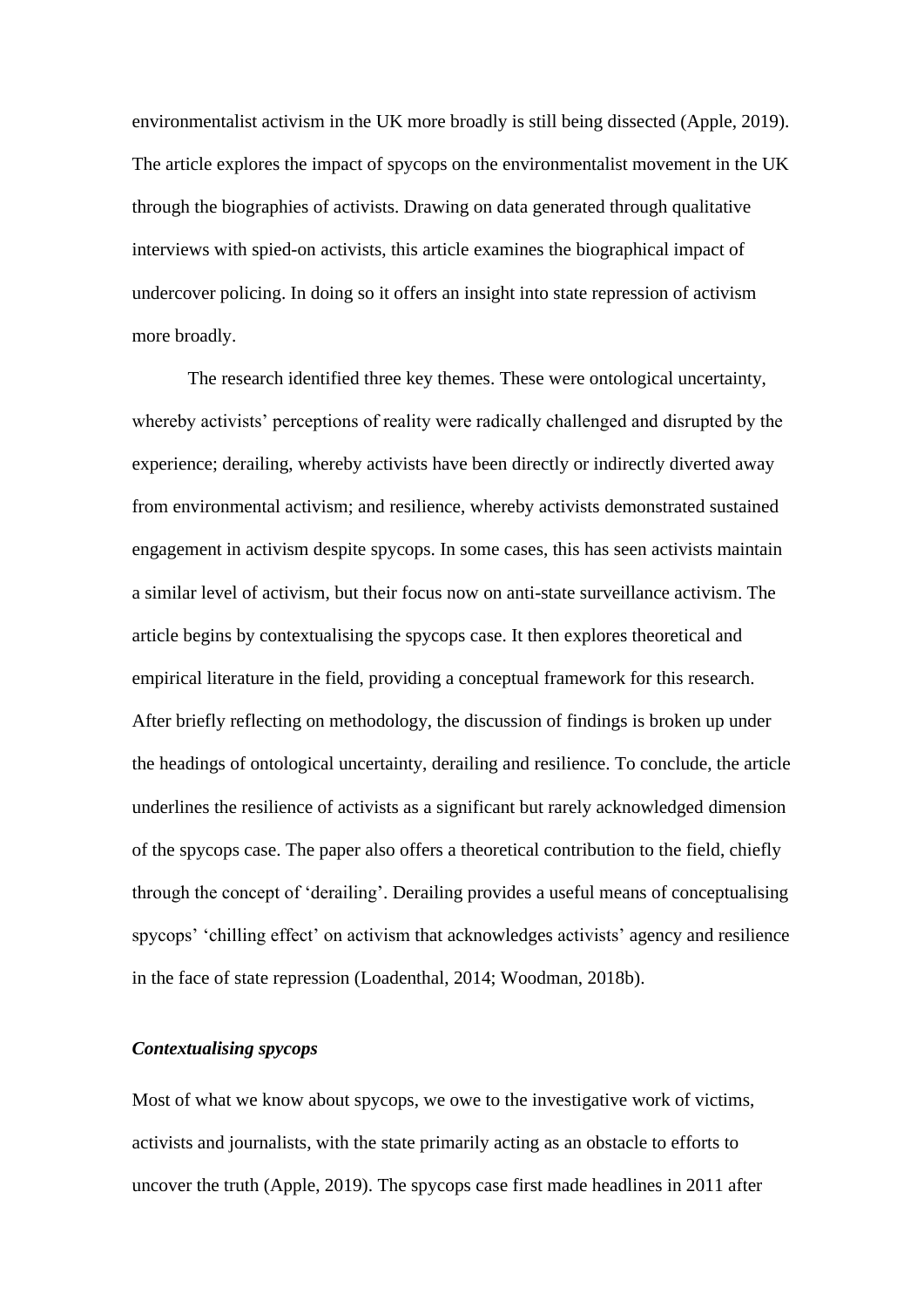newspapers reported the exposure, by activists<sup>1</sup>, of undercover National Public Order Intelligence Unit (NPOIU) officer Mark Kennedy. Kennedy had been infiltrating a variety of leftist groups, in particular environmental groups, since 2003. Following Kennedy's exposure several other undercover officers were identified including Special Demonstration Squad (SDS) officer Bob Lambert (Evans and Lewis, 2013a). During deployments officers engaged in a range of harmful practices, including deceiving targets into sexual relationships. This is believed to have been a tactic employed by 20+ undercover officers, with at least two officers fathering children whilst undercover (Evans, 2014; Campaign Opposing Police Surveillance, 2018). Lambert fathered a child with an activist known as 'Jacqui', who the Metropolitan Police (Met) subsequently paid £425,000 in an out-of-court settlement (Kelly & Casciani, 2014). Other controversial tactics employed by spycops include adopting the identities of dead children without family consent (Evans and Lewis, 2013a), appearing in court under false identities (Davies, 2013), as well as alleged participation in criminality, including criminal damage (Evans and Lewis, 2013a; Evans, 2018a; Apple, 2019). It is estimated that the vast majority of groups that were spied on were left wing, demonstrating the highly politicised nature of state interest in activism (Woodman, 2018a, 2018b; Evans, 2018b).

In 2013 former spycop turned whistle-blower Peter Francis revealed he had been instructed to spy on and attempt to smear the family of Stephen Lawrence, as they campaigned for justice for their murdered son (Evans and Lewis, 2013b). This led to the establishment of the Undercover Policing Inquiry (UCPI) in 2015, by then Home Secretary Teresa May. The UCPI purports to investigate undercover policing of

 $1$  Kennedy was initially exposed by activists in 2010, but this only captured significant media interest in 2011.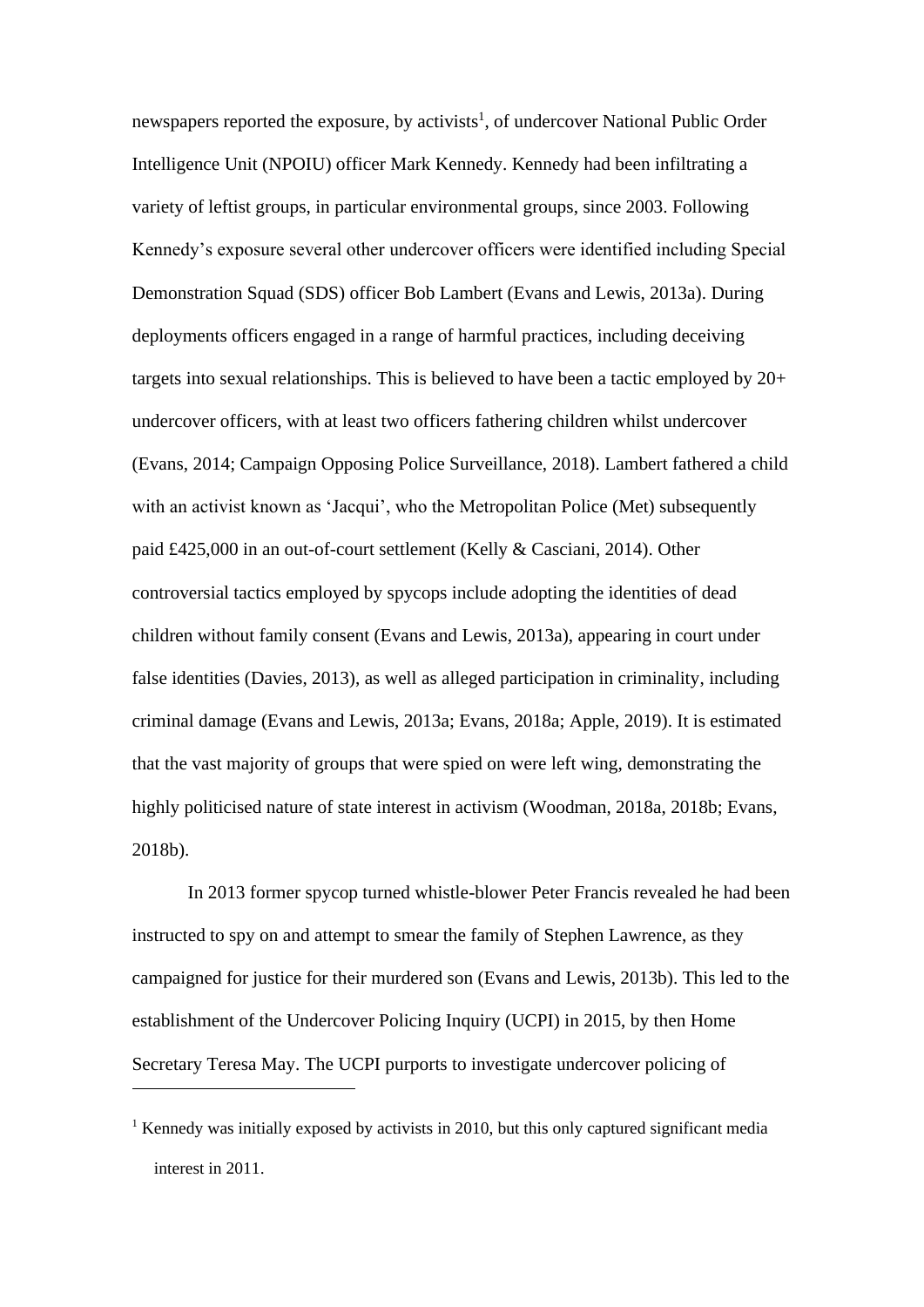activism since 1968, but has been criticised for its secrecy, limited scope and slow pace, resulting in what Schlembach (2016: 57) calls a 'legitimacy deficit'. Some activists have fiercely objected to the inquiry Chair Sir John Mitting, based on his background as a judge in the highly secretive investigatory powers tribunal and questionable gender politics (Campaign Opposing Police Surveillance, 2018; (Freedom News, 2017).

In May 2018 core participants, campaigners and their legal teams staged a walkout calling for Mitting to step down on the grounds that he was complicit in an attempted cover up by Police (Evans, 2018d). Lady Doreen Lawrence, a core participant in UCPI, criticised Mitting for 'turning what should be a transparent, accountable and public hearing into an inquiry cloaked in secrecy and anonymity' (Evans, 2018d: np). The perceived inadequacies of the UCPI have led activists to seek alternative routes toward truth and justice. An Investigatory Powers Tribunal (IPT) in which environmentalist Kate Wilson had brought a case against the Met, confirmed that Kennedy's managers knew he had deceived Wilson into sex, and allowed him to continue (Evans, 2018a). This point had been repeatedly denied by the Met, including in an earlier apology to Wilson and other activists (Wilson, 2018). The subject of institutional culpability has been a key point of conflict within and beyond the inquiry, with activists and academics arguing that these abuses are culturally endemic and systemic within police and state, and accusing the inquiry of attempting to renege responsibility, placing blame on individual officers, who have been framed as 'rogue agents' (Woodman, 2018a, 2018b). The spycops case must therefore be viewed in structural, systemic terms, and must avoid reproducing 'rotten apple' explanations of police misconduct, which removes state accountability (Punch, 2003).

#### **Field of Study**

This section briefly discusses key theoretical and empirical literature on spycops, and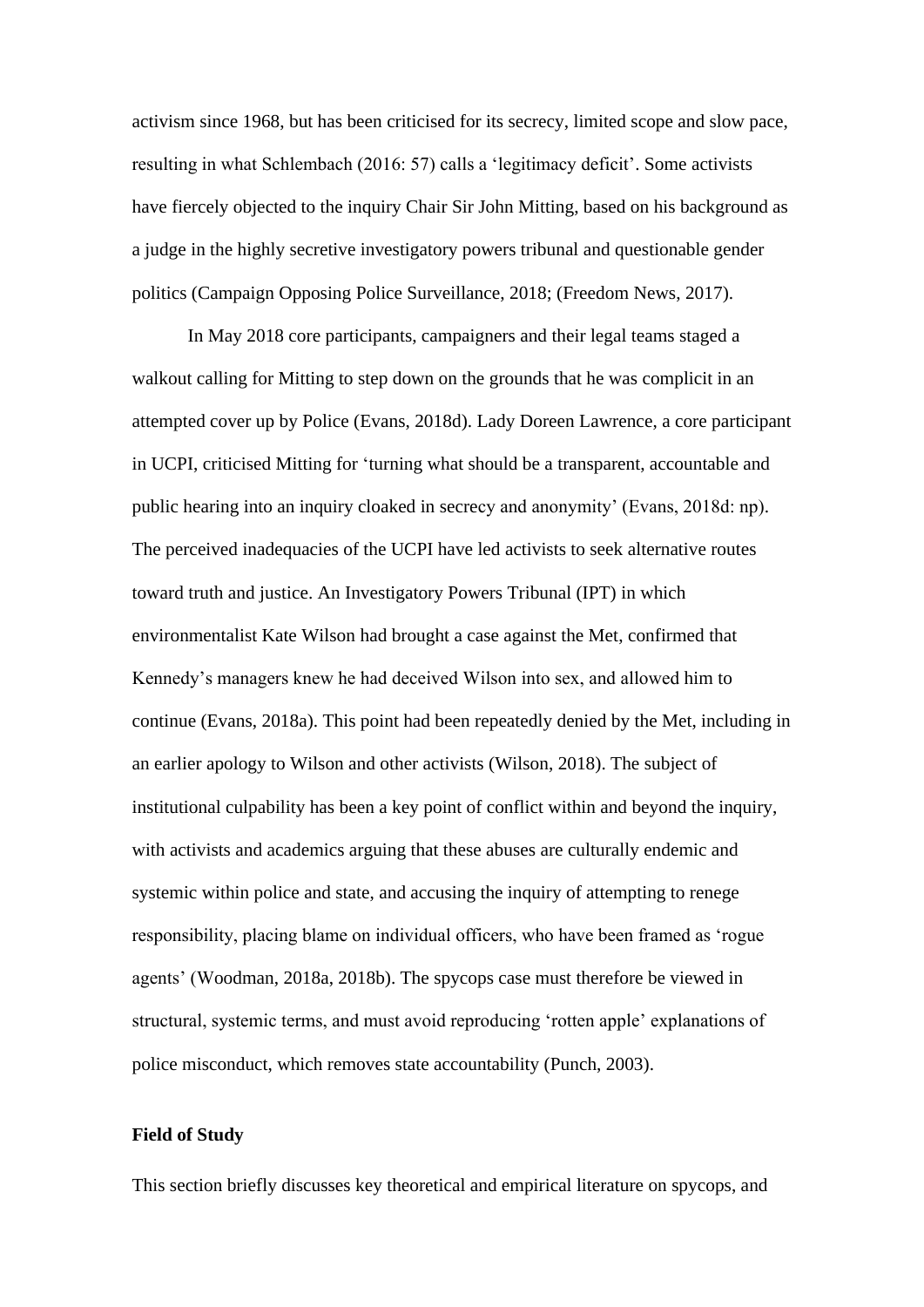the criminalisation of protest, in order to situate and contextualise this research in the field of study. There is a growing body of research specifically focussed on the spycops case from various angles, which informs this project, but not all of which is discussed in-depth here (Fitzpatrick, 2016; Loadenthal, 2014; Lubbers, 2015; Schlembach, 2016, 2018; Spalek and O'Rawe, 2014; Woodman, 2018a, 2018b).

# *Spycops and undercover policing research*

The spycops case should be understood through the prism of repression and criminalisation of protest (Tilly, 1978), and must be viewed in its political, social and cultural context. Critical criminologists have long since sought to understand crime, policing and social control in the context of structural relations of power in society and the material conditions of capitalism (Taylor, Walton and Young, 1975; Hall et al, 1978; Scraton, 1987). It is therefore important to understand the spycops case in relation to the longstanding historical use of police, state and private security to disrupt, undermine and repress political opposition in western capitalist liberal democracies and beyond (Choudry, 2019). Many of today's covert and overt policing strategies have their roots in counter-insurgency strategies developed to ward off independence and anti-colonial resistance movements (Choudry, 2019; Bunyan, 1983). Woodman (2018a; 2018b) places spycops units (SDS and NPOIU) firmly within this tradition of political policing designed to suppress dissent.

Choudry (2019) argues that in capitalist liberal democracies terms like 'terrorist' and 'extremist' are deliberately used to criminalise legitimate forms of resistance, and the spycops case offers evidence of this in practice. Schlembach's (2018) research on spycops highlighted the inconsistent and opportunistic use of terms like 'domestic extremist' by police, demonstrating contradictions between police justifications for infiltration, and practice whilst undercover. Drawing on a case study of 2008 protests at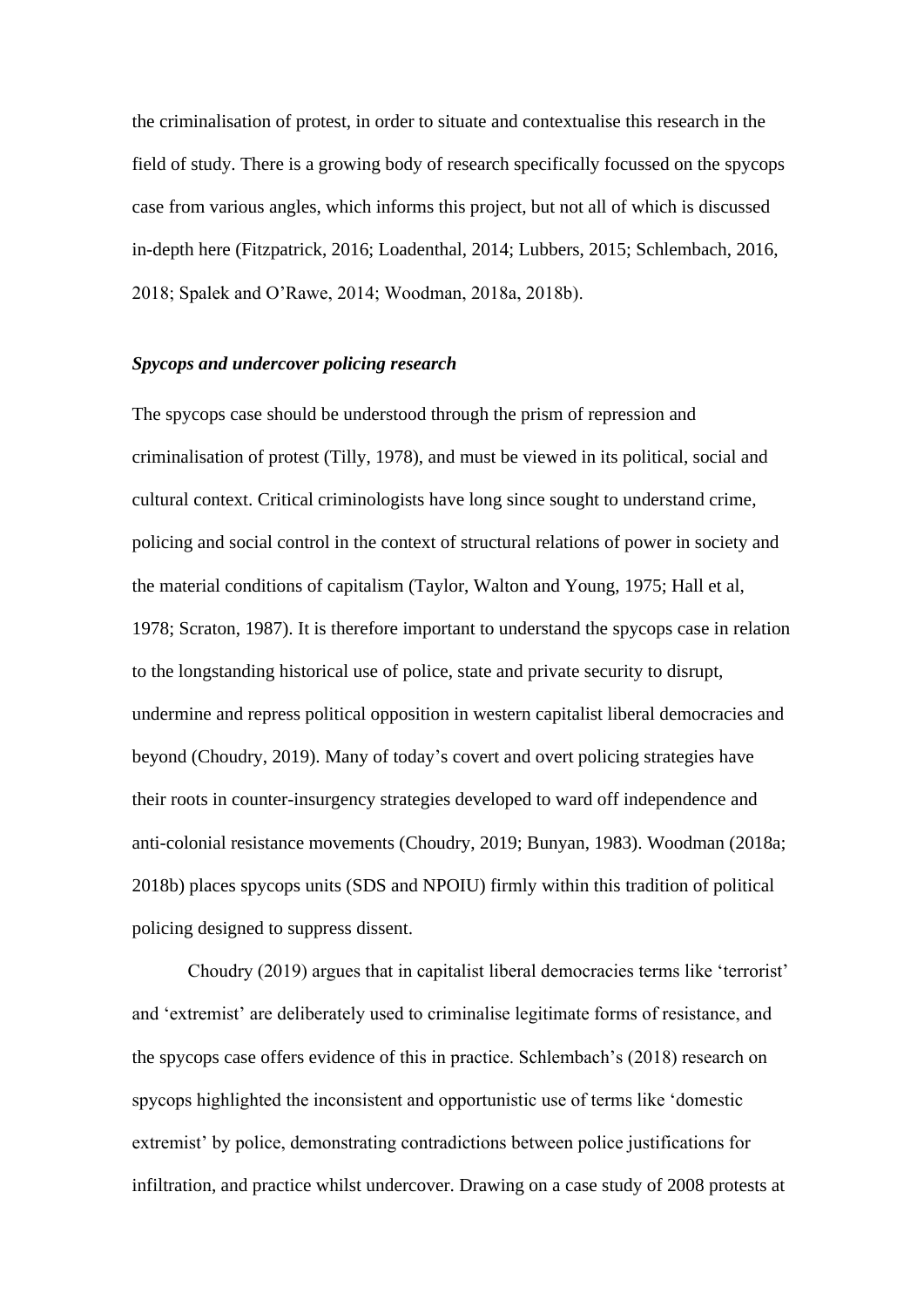DRAX power station, where activists halted a train carrying 1000 tons of coal, Schlembach (2018) argues that that police aimed not to prevent serious crime, but to prevent disruptive protest, drawing from Neocleous' critical criminological work on policing.

Apple (2019) identifies four principles of political surveillance: intelligence gathering; deterrence; disruption; and protection of government/corporate interests. Covert surveillance can be said to primarily rest on the first principle, but seldom did spycops' 'intelligence gathering' result in prosecution or conviction, posing questions as to the true purpose of these lengthy, costly, invasive deployments (Apple, 2019). We know spycops activities went far beyond intelligence gathering, committing human rights abuses and participating in illegal activities themselves, so it is worthwhile gaining a qualitative understanding of the narrative impact of these incursions.

Adopting a Foucauldian approach, Loadenthal (2014) argues that the use of sexual infiltration by police is indicative of a strategic deployment of surveillance technology by the state, as a means of disrupting target communities and their social networks in order to create inactivity. Discussing the deliberate use of sex as a means of establishing cover, Loadenthal (2014: 34) argues that such practices alter 'the nature of social bonds amongst communities'. By creating an atmosphere of insecurity, police serve to atomise targeted individuals and their social networks, thus limiting potential for further action. Loadenthal argues that the inevitability of exposure is built into the logic of undercover policing, and serves a beneficial purpose after deployments have ended, leaving behind traumatised individuals and severed social bonds. Atomisation of these groups pushes those activists who remain engaged further towards engaging in lower risk individual actions, which can be more easily framed in terms of a 'lone-wolf' terror discourse (Loadenthal, 2014).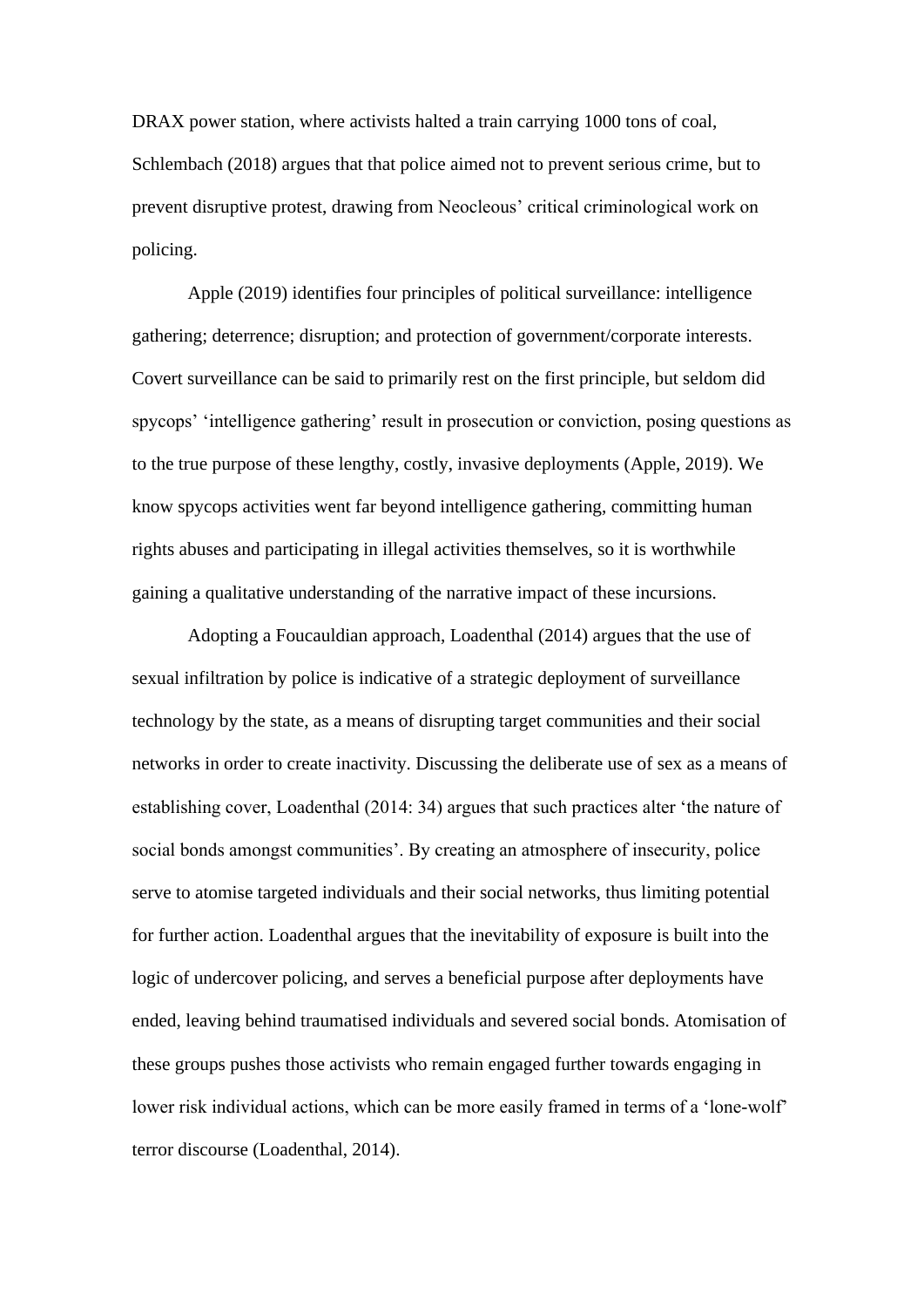## *Criminalisation of protest and the 'chilling effect'*

Zedner's (2007) concept of pre-crime provides a lens through which to understand spycops in the wider context of criminalisation of protest. Zedner's (2007: 262) analysis of the post-1980s shift from 'post-crime' to 'pre-crime' criminal justice strategies identifies increasing police focus on anticipating and preventing 'that which has not yet occurred or may never do so'. Zedner links this to the expansion of surveillance, profiling and the proliferation of new offences (e.g. 'conspiracy' and 'risk creation' offences). As Gilmore (2013: 135) states 'in criminalising behaviour that would previously not have been punishable as a crime, the [post-1980s] reforms provided a much-enhanced discretionary power to the police in public order situations'. Research on public-order policing of anti-fracking activism at Barton Moss demonstrated that police prioritise commercial interests of fracking companies over rights of protestors (Jackson, Gilmore and Monk, 2016: 43). In practice, uniformed police' purported commitment to a human-rights approach to protest facilitation is contingent on the focus and form of political activism, with police distinguishing between what is 'acceptable' and 'unacceptable', and effectively deciding on who has rights on this basis (Jackson, Gilmore and Monk, 2018).

There is evidence to suggest that forms of surveillance, including intimate statesurveillance have had a 'chilling effect' on the right to free assembly, a freedom protected under national and international human rights law (Big Brother Watch, 2018; Ellefsen, 2016; Lovitz, 2010; Potter, 2011). Scholars in the fields of social movement studies and surveillance studies have examined the impact of repression and criminalisation on protest itself. Ellefsen (2016) researched the Stop Huntingdon Animal Cruelty (SHAC) campaign as case study through which to examine the role of law and criminal justice in the repression of social movements, focusing on forms of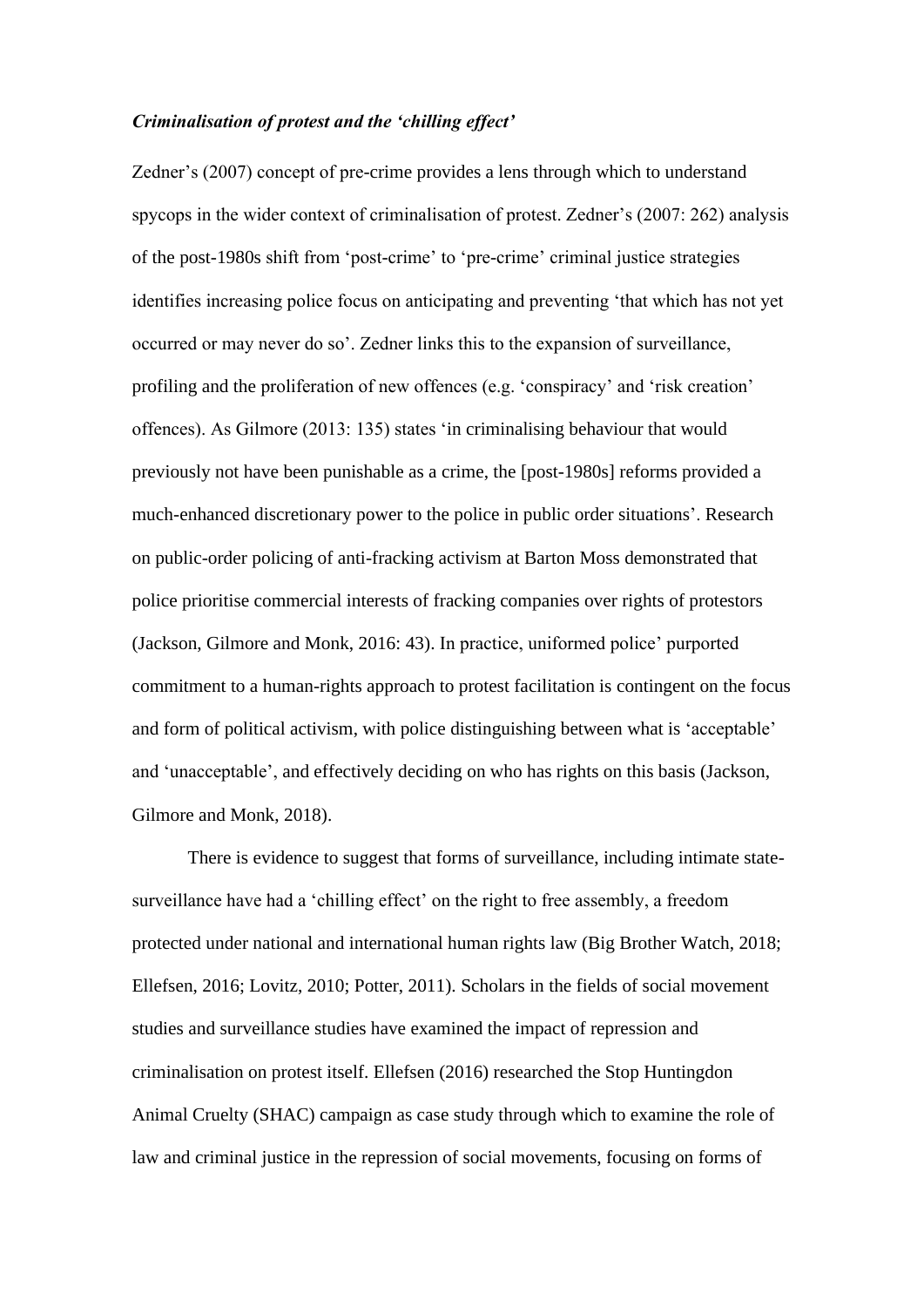repression occurring after arrest. He argues criminal justice is an important aspect of the process by which repression occurs. Gillham (2011) discusses the increasing use of 'strategic incapacitation' in US protest policing since 9/11. This is accomplished through surveillance and information sharing; pre-emptive arrests and less-lethal weapons to selectively disrupt or incapacitate 'disruptive' protesters in the field; and the control of public space in order to isolate and contain 'disruptive' protesters, all of which can have a chilling effect on participation.

Tarrow (1998) has discussed the significance of protest cycles in understanding peaks and troughs in social movement activism. Any analysis of the impact of spycops on activism more broadly must take the complex relationship between state repression and activism, as well as the natural life cycle of a protest movement into account, and take care not to confuse organic desistance from activism with this 'chilling effect'. This article seeks to build on and bridge some of the above literature, developing a qualitative empirical basis from which to understand the repression of spycops on environmentalists' lives. It does this specifically, by exploring whether or the 'chilling effect' described in the literature can be evidenced in the biographies of activists impacted by spycops. It also adds to empirical academic accounts of this highly specific variety of criminalisation of protest, in particular building on Loadenthal's (2014) work on the 'atomisation' of targets.

# **Methods**

This article is based on data generated through semi-structured qualitative interviews with eight spied-on activists. The sample of eight is small, partly due to this being a difficult to access group. Findings are therefore not generalizable. However, the research hopes to offer a degree of qualitative validity rooted in the experience of the participants, and benefits from the depth of the qualitative data. Research involving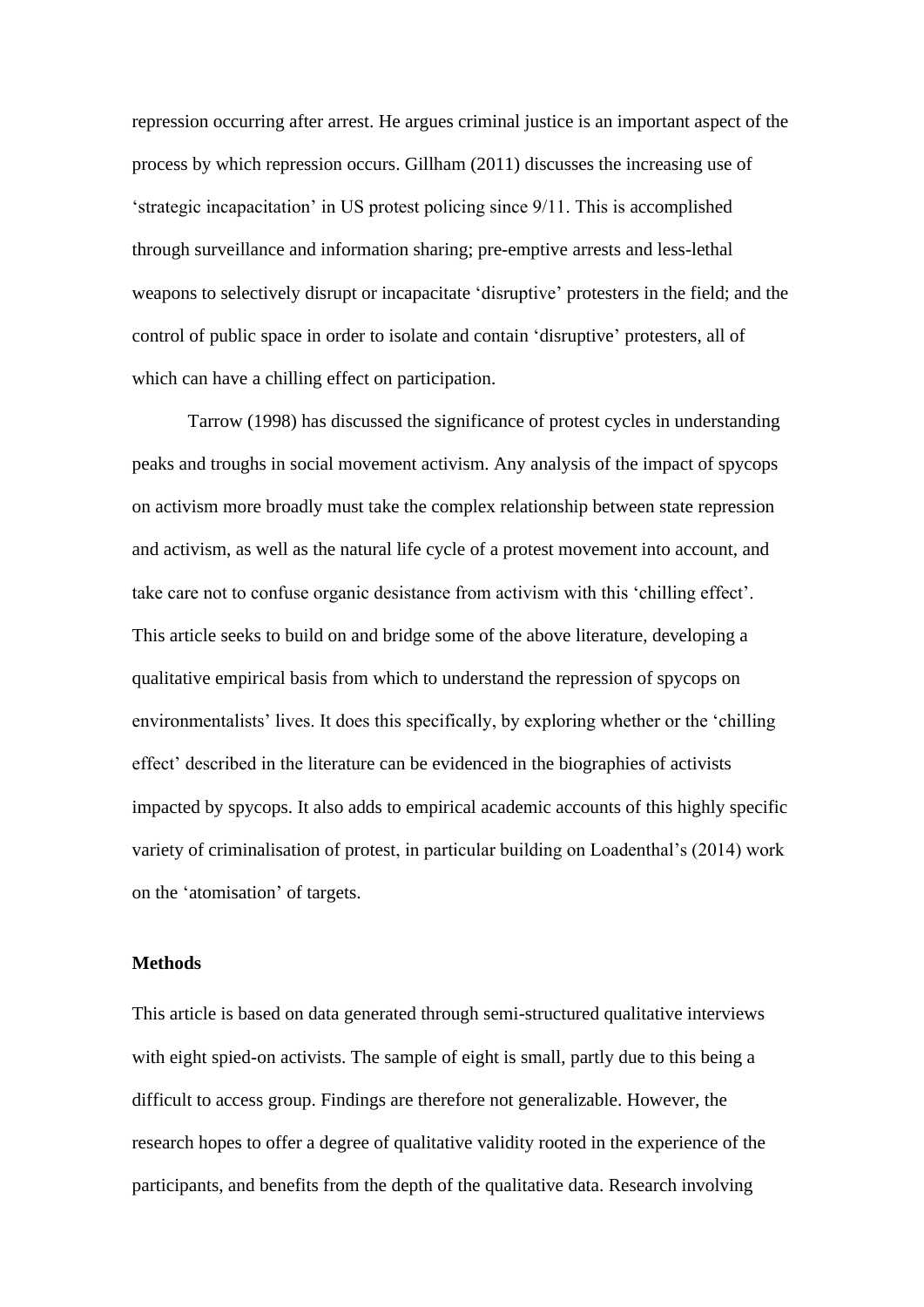smaller sample sizes is common within the field of biographical sociology (Merrill  $\&$ West, 2009; Morse, 1994; Steedman, 1986). This project sought in-depth accounts of those who knew spycops, focussing on a small number of participants with a wide variety of relevant experiences to draw from, as opposed to aiming for the generalizability of a larger sample. The project develops a qualitative empirical basis upon which further research might be conducted. Hopke's (2015) research on the global Frackdown protests and Saunders (2012) research on the 2008 British Climate Camp have been conducted using small sample sizes, and represent valuable research in the field of social movement studies. Nevertheless, the small sample size represents a limitation of the project. This is something I reflect on further in the conclusion.

The research rests on an interpretive theoretical framework, and the methods used are rooted in a biographical sociological approach (Roberts, 2002). Biographical research seeks to understand the changing outlooks and experiences of individuals through the prism of their daily lives (Roberts, 2002), and so the research took an explicit interest in the impact of spycops on participants' biographical life narratives. Phoenix and Sparkes (2006: 219) argue that stories are central to the way we understand the world and that storytelling is an 'ontological condition of human life'. As such interview discussions were not strictly limited to the spycops case and at times sought wider context of participants biography, in order to develop life stories within their broader historical, political and social context. Biographical interviews typically lasted  $\sim$ 2 hours. They entailed a deliberate sensitivity towards identifying what Denzin (2001) calls 'turning point' moments in participants' narratives. For Denzin (2001: 145) 'meaningful biographical experience occurs during turning-point interactional episodes. In these existentially problematic moments, human character is revealed and human lives are shaped, sometimes irrevocably'. The methodological approach had advantages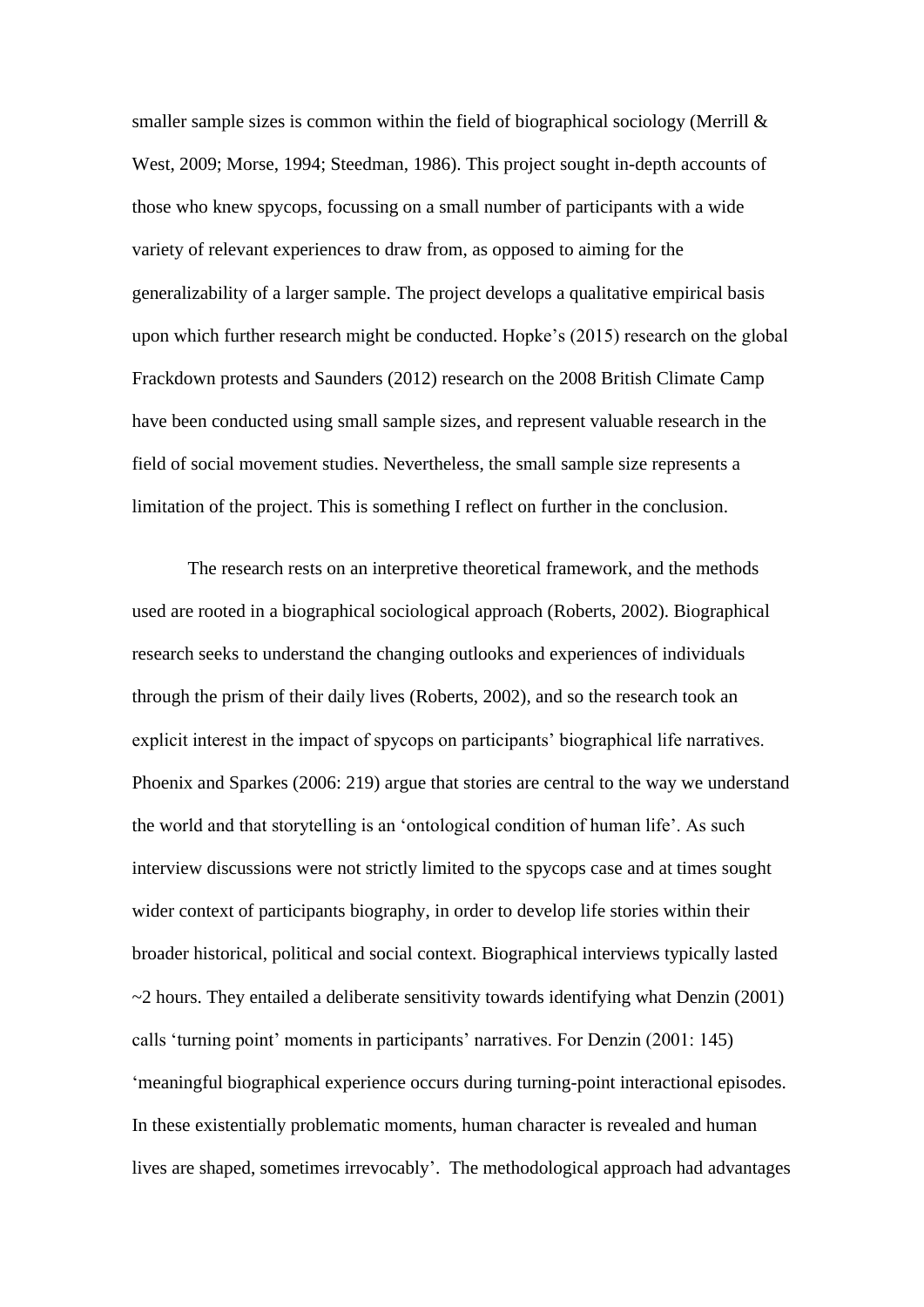and limitations, which are discussed in more detail in the conclusion section.

The research sought a sample of activists who have (a) engaged in some form of environmental activism and (b) come into contact with spycops. Attempting to conduct interviews within a community of activists who have been subject to intimate state surveillance posed distinct challenges in terms of access. Activists are entirely justified in their suspicion of strangers wielding recording devices, even where they have supposedly authentic credentials. This was an obstacle I encountered previously whilst conducting prior research on veganism and animal advocacy (Stephens Griffin, 2017). When it came to developing this project, these concerns were at the forefront of my approach. I was able to establish access with a small number of activists through gatekeepers, who vouched for me and helped me reach suitable participants. With the help of these gatekeepers, I was able to use a form of opportunistic purposive snowball sampling to build the sample further.

There are obvious ethical concerns when conducting research of this kind, and the duty of care to participants was paramount in my approach. Participants had the purpose of the research explained to them, gave their informed consent to participate, and were informed of their right to withdraw. I also maintained dialogue with participants via email after the interviews, and offered them a chance to feedback on the findings of the research. Participants' names and other identifying details have been changed to protect their anonymity.

Whilst several participants in this study had personal relationships with spycops, none of the participants were themselves directly deceived into sexual and/or romantic relationships. There are a number of reasons for this. Those who were deceived into sex by spycops are an especially vulnerable and difficult to reach group, which made access difficult. From an ethical perspective, I tempered my own efforts to reach out to those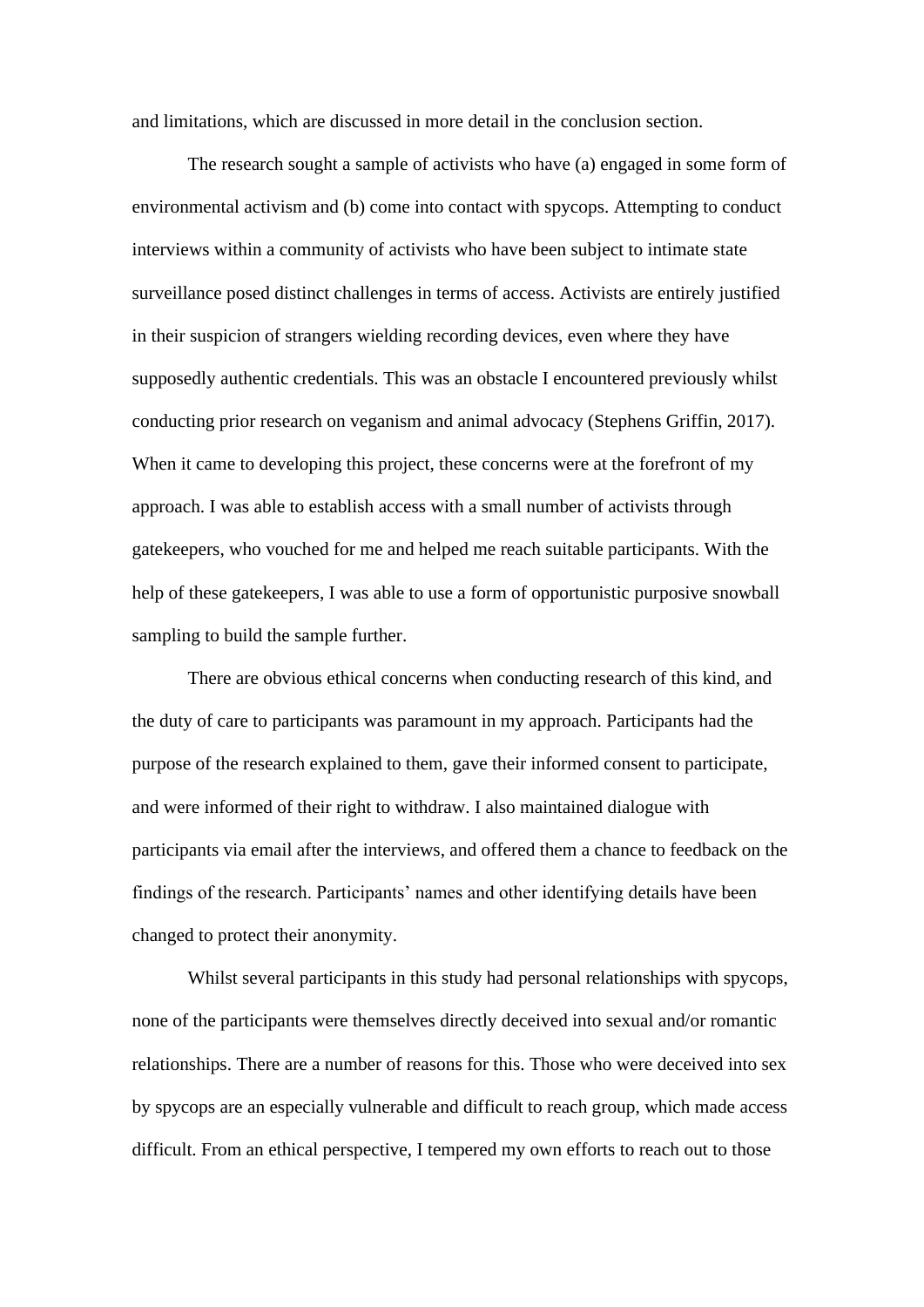most closely impacted by spycops with a respectfulness to their right not to participate, and with an awareness of the trauma I know many have experienced. I did not want to bother people who have been the centre of much of the media reporting on these issues with repeated requests to participate. Furthermore, methodologically, the specificity of the experience of those who have been deceived into sex by spycops, arguably warrants a specific focus on that precise gendered dynamics of sexual coercion. A similar project focussing on sexual coercion would be a very worthwhile and necessary future project, but that has not been the predominant focus of the discussions I have had owing to the experiences of the sample group.

#### *Data Analysis*

The project used thematic analysis in order to identify themes in the interview transcripts. Braun and Clarke (2006) stress the need for clarity over how thematic analysis is conducted in practice, highlighting researchers' tendency to passively claim that themes 'emerged' from the data, thus obscuring the active role researcher's play in the process. Here the thematic analysis followed a 3-step process. First, I re-listened to and transcribed the interviews, making notes and familiarising myself with the data. Second, I systematically produced initial codes relating to the dataset (e.g. activism, family, work, confusion, uncertainty, trust, derailing, bizarre in hindsight), and identified 'turning point' moments within the data. Third, I reviewed and consolidated these codes based on patterns across the data and areas of overlap in order to produce themes (e.g. codes of 'confusion' and 'uncertainty' were consolidated into the theme of 'ontological uncertainty'). Figure 1 is a Venn diagram of the three themes identified, which also serves to acknowledge the overlap between the themes within specific participants narratives.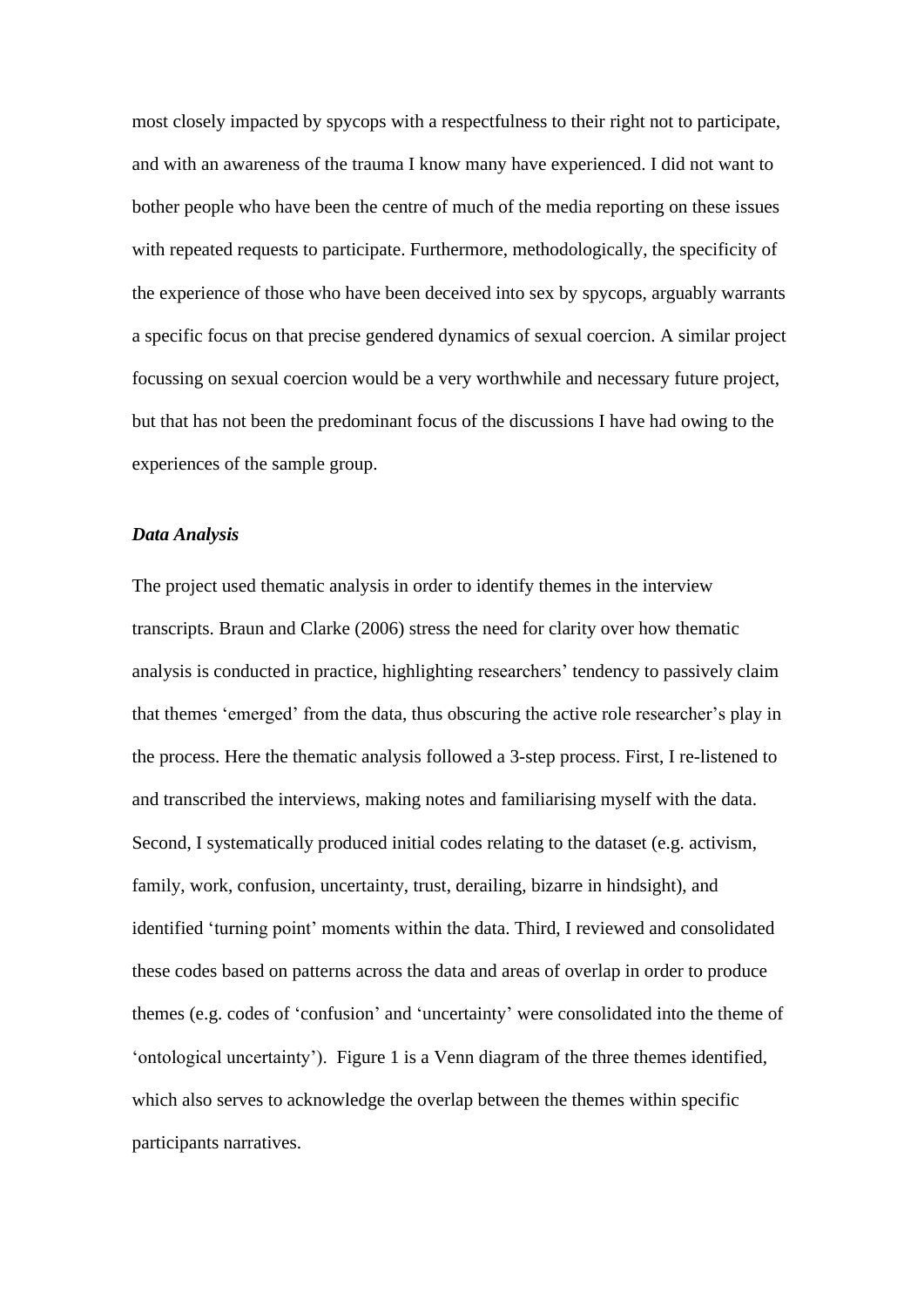#### **Findings & Discussion**

We know that spycops had a profoundly harmful impact on the lives those who were targeted (Undercover Research Group, 2018; Lewis and Evans, 2013a). These harms have been a central organising principle in the resultant truth and justice campaigns that have emerged following the outing of Mark Kennedy (Campaign Opposing Police Surveillance, 2018). Activists have experienced trauma, damaged abilities to form social relationships, and mental illness as a direct consequence of being spied upon, and this harm is something the Met has acknowledged and as a result has paid damages to victims and undercover officers (Kelly and Casciani, 2014; Finn, 2017). Activists who were deceived into sex have described this as a form of rape or sexual assault (Lewis, Evans and Pollak, 2013), and on-going legal action seeks to determine whether a legal precedent can be established whereby undercover officers can be prosecuted on sexual offence charges (Evans, 2018a). Activists were victims of profoundly significant human rights abuses, for example the 'inhuman and degrading treatment' many experienced, as protected against by Article 3 of the European Convention on Human Rights (Council of Europe, 1950; Lawrence and McDonnell, 2018). Families of dead children whose identities were used without permission have expressed severe distress and upset as a result of this (Hill, Lewis & Evans, 2013). Furthermore, numerous miscarriages of justice are believed to have occurred as a consequence of officers appearing in court under false identities (Ellison and Morgan, 2015; Evans, 2015). From a zemiological perspective, the harm caused in these cases is severe and wide ranging, including physical, emotional, psychological and financial/economic harms (Hillyard and Tombs, 2004).

Acknowledging these documented harms as a starting point, the purpose of this research has been to explore the impact undercover policing had on activist biographies,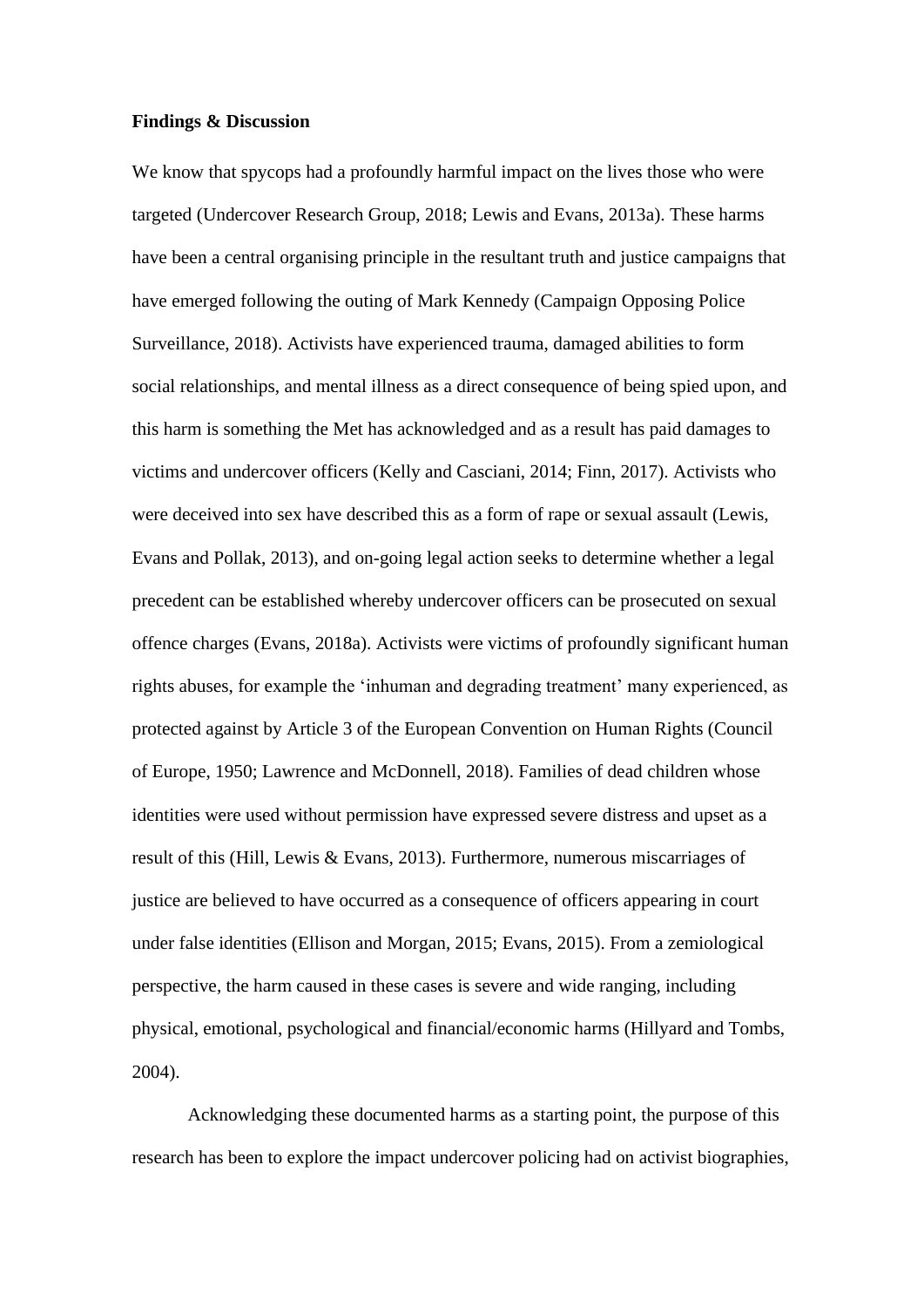and as such asked activists to reflect on the ways in which their own activism was impacted. Discreet dimensions of impact identified through the research have been organised under the headings 'ontological uncertainty', 'derailing' and 'resilience'. Table 1 offers an introductory overview of participants, illustrating both the nature of their relationship with spycops and the nature of their activism at the time of knowing spycops, in order to better contextualise their experiences.

| Participant    | Nature of participants relationship                                                                                                                                                                                        | Nature of participation in                                                                                                                                                                                                                               |
|----------------|----------------------------------------------------------------------------------------------------------------------------------------------------------------------------------------------------------------------------|----------------------------------------------------------------------------------------------------------------------------------------------------------------------------------------------------------------------------------------------------------|
| details        | with $spycop(s)$                                                                                                                                                                                                           | environmental activism                                                                                                                                                                                                                                   |
|                | Closer (E.g. Close Friendships;<br><b>Affinity Groups</b> ; Frequent<br>Contact)<br>Medium (E.g. Friendships;<br>Semi-regular contact)<br>Distant (E.g.<br>-<br>Acquaintanceships; Occasional<br>and/or in-direct contact) | Higher risk (E.g. Direct)<br>action, rule/law breaking)<br>Medium risk (E.g. Activism;<br>$\overline{\phantom{a}}$<br>street demonstrations, stalls)<br>Lower risk (E.g. Public facing<br>-<br>work; public relations;<br>participation in legal system) |
| James, 40s     | Closer                                                                                                                                                                                                                     | Higher risk                                                                                                                                                                                                                                              |
| Madeleine, 40s | Closer                                                                                                                                                                                                                     | Lower, medium & higher risk                                                                                                                                                                                                                              |
| Megan, 40s     | Medium-distant                                                                                                                                                                                                             | Medium & higher risk                                                                                                                                                                                                                                     |
| Ashley, 50s    | Medium                                                                                                                                                                                                                     | Medium risk                                                                                                                                                                                                                                              |
| Rachel, 40s    | Medium                                                                                                                                                                                                                     | Medium risk                                                                                                                                                                                                                                              |
| Stewart, 40s   | Medium                                                                                                                                                                                                                     | Higher risk                                                                                                                                                                                                                                              |
| Carol, 30s     | Distant                                                                                                                                                                                                                    | Higher risk                                                                                                                                                                                                                                              |
| Eli, 30s       | Distant                                                                                                                                                                                                                    | Higher risk                                                                                                                                                                                                                                              |

**Table 1: Detail on participants**

# *Ontological uncertainty*

Recurrent throughout participants' accounts of the impact of undercover policing were notions of an insecure, crumbling or fractured reality, grouped here under the heading 'ontological uncertainty'. Eli<sup>2</sup> summarised it succinctly when describing the immediate impact of the revelations in his social circles: 'Everyone was questioning everything'. Participants frequently framed the impact of the spycops revelations in terms of how it

<sup>&</sup>lt;sup>2</sup> Pseudonyms have been assigned to all participants in the study.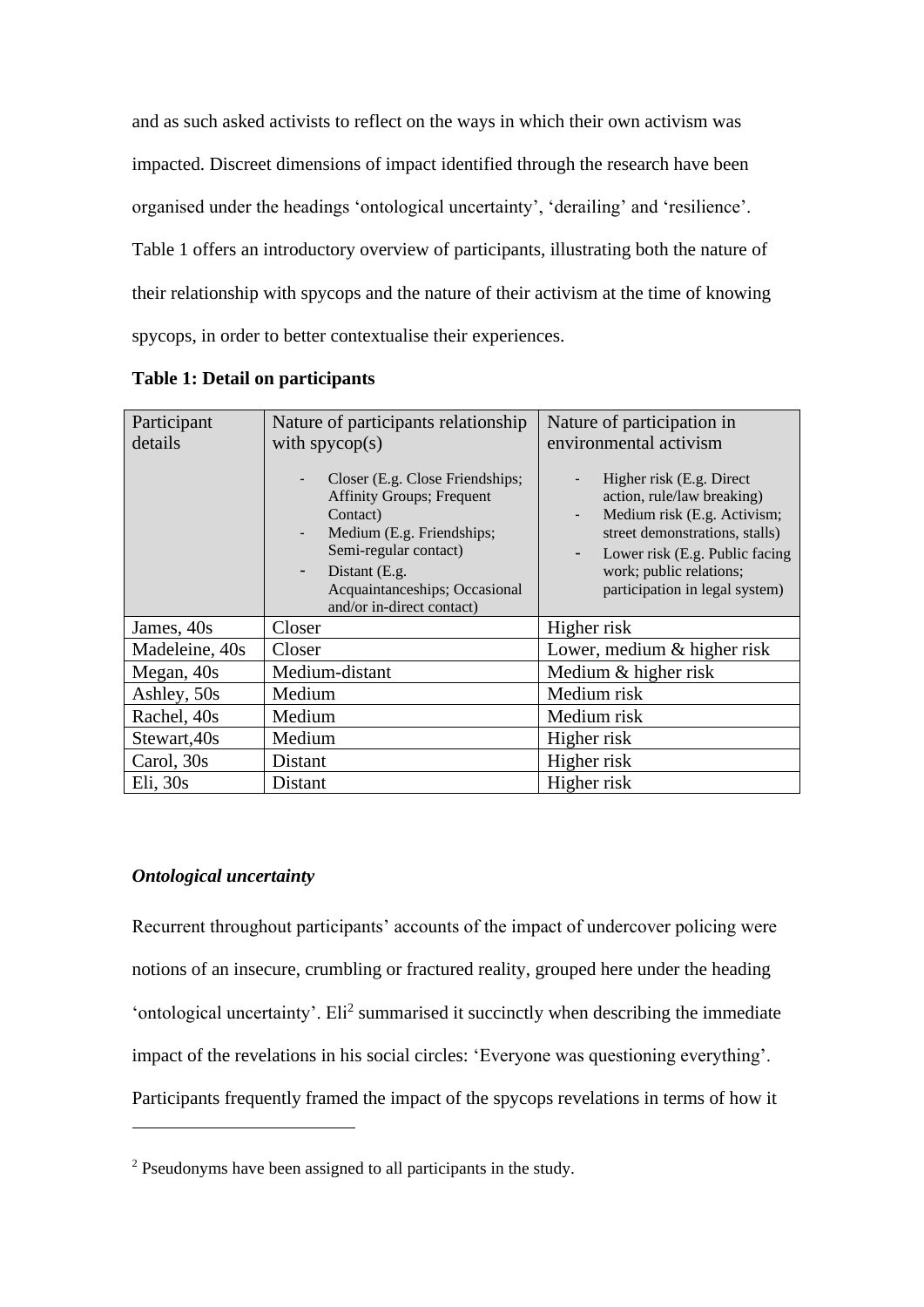damaged the stability of their 'reality'. For example, the below quote from Megan:

'It was completely surreal and it felt like I'd lost… all that connection… Everything was a little bit gone and weird and changed… If anything it was just very surreal and made me question the whole reality of it… Because you just wouldn't really imagine… [that] someone's life in your circles is such a fabrication, that's also just really bizarre and really quite hard to get your head round…' – Megan.

Eli described the processes he, his partner and many of his closest friends went through of scrutinising every encounter they had ever had with the newly identified undercover officers, looking for clues or things that didn't add up, as well as scouring media reporting of their personal lives:

'Emotionally everyone was really upset… especially during the weeks where it was coming out in the papers, it was all anyone was talking about. My partner was obsessively getting up in the morning and going and getting all of the papers, I guess like trying to piece together this like lie that had been spun through their friendship groups for the past like god knows how many years… just trying to figure out what their reality of that was now' – Eli.

For Eli, the revelations represented a turning point moment in his life, a point at which conceptions of reality were fundamentally challenged (Denzin, 2001). The resultant search for a fixed and coherent narrative through media reporting illustrates this.

The notion of 'ontological uncertainty' is further evidenced through specific events or experiences participants identified as being bizarre with the benefit hindsight. For example, Madeleine described the absurdity of a situation in which Kennedy was absolutely central to funding and organising equipment for protest camps at the 2005 G8 summit at Gleneagles, whilst simultaneously sharing information with the police in order to stop the camps he was funding and organising from being established.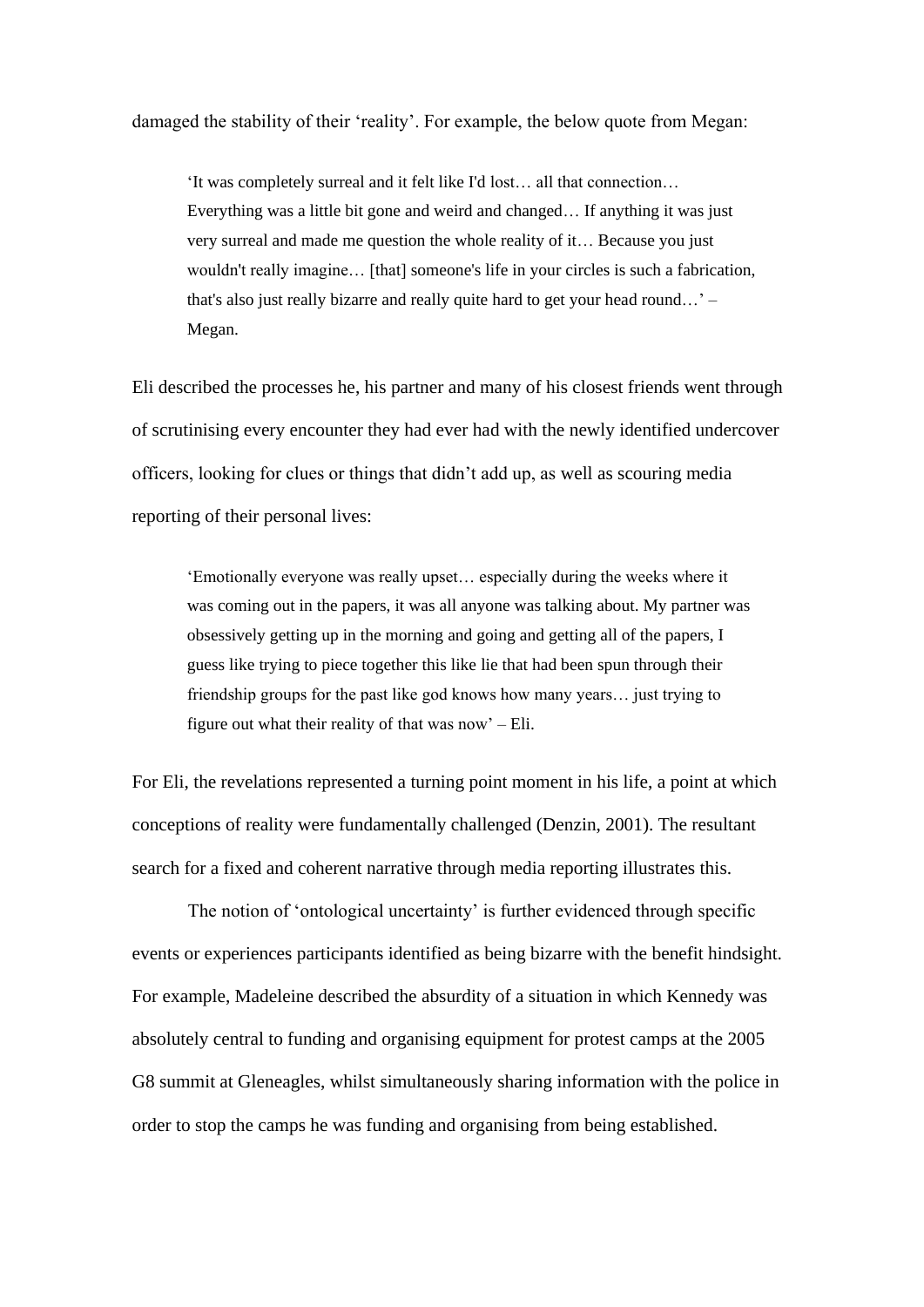'We had a transport working group for the G8 Summit which Mark was pretty much the only active person really and he hired a fleet of mini buses and bought a load of biodiesel with his own money for that. So, like, all of those mini buses that went round the G8 Summit carrying activists to blockading points were paid for by Mark Kennedy, which is something I've never been able to get my head round… So essentially paid for by the police…. The blockades didn't particularly work because they knew exactly where we were going and all the rest of it, so… It's totally bizarre. It's a really bizarre thing to get your head round and there's a few other things like that… you're just thinking 'What the fuck is going on really?' You know?' – Madeleine.

Discussing events at Drax power station Eli described similar feelings of disbelief that the key instigator and funder of an action could have been working for the state: "Everybody was saying 'but he orchestrated this?' He gave the money… he was like I can pay for the hire of a van, or whatever the people needed at the time, and he was really pushing for it". The situations described by Madeleine and Eli are so bizarre as to be surreal and farcical, whereby the state is paying for a covert police officer to build protest camps/actions, whilst sharing information with other officers, who it is also paying to dismantle these protest camps/actions.

Another participant, Rachel, recounted the intense paranoia she and her family felt following a raid of their home, which they later learned had come as a response to Kennedy's intelligence. These events represented a turning point moment in Rachel's narrative. The raid had taken place whilst her daughter, then thirteen-years-old, was home alone painting Halloween costumes. Rachel described how the police 'dragged [her daughter] outside, barefoot, in her pyjamas, in front of the neighbours whilst they tore the place apart', and coming home to a 'hysterical child' who was traumatised. The raid had an on-going impact on Rachel's sense of personal security.

'We were all knocked a little off balance… One incident really stands out as a measure of how paranoid and uncomfortable we became. Someone donated a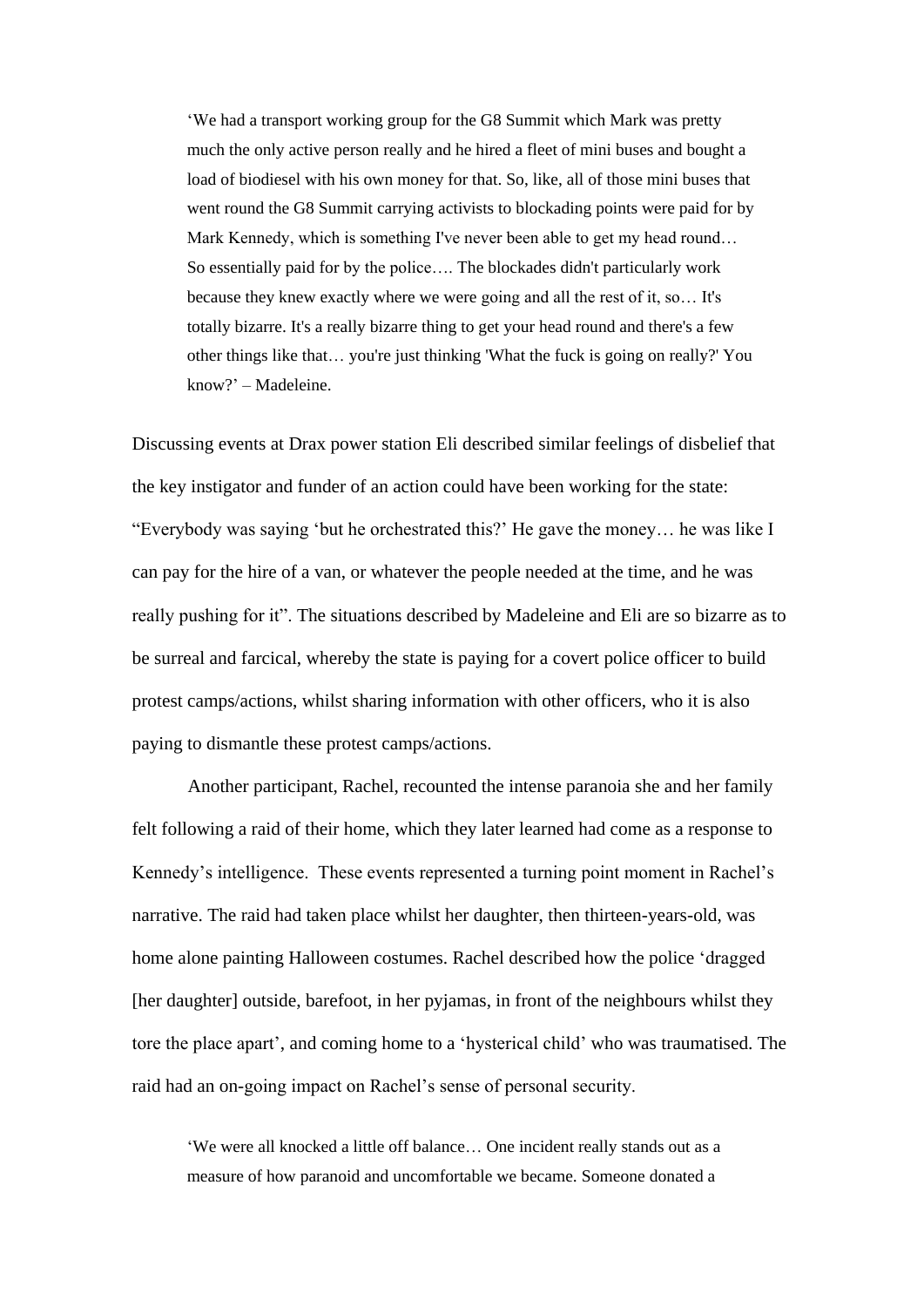really lovely fox Teddy for a hunt sabs benefit gig. It sat in our living room for less then a day before I began to wonder why it had been given, questioning the motives and background of the person it came from… We couldn't rest and ended up beheading it and pulling all the stuffing out looking for bugs or covert devices. Looking back that was so bizarre but at the time it made perfect sense, even when we had to go out an buy a replacement raffle prize.' – Rachel.

The beheading of a stuffed fox demonstrates the levels of fear and paranoia experienced by those coming to terms with the after effects of being spied upon.

#### *Clowns, drugs & rock 'n' roll*

Several participants described specific notably unusual, bizarre or absurd activities of officers whilst undercover. Brevity precludes an in-depth discussion of these but they include a spycops' infiltration of the 'Clandestine Insurgent Rebel Clown Army' (CIRCA), an activist group that dressed as clowns and took part in non-violent protest opposing war and globalisation. Eli discussed a spycop apparently selling drugs at a party, and the subsequent bewilderment and consternation this caused after his true identity was revealed. In addition Ashley discussed a spycop playing in a band with fellow activists whilst undercover. With the benefit of hindsight, the notion of undercover officers dressing as clowns, selling drugs, and playing in rock bands challenged what are quite fundamental assumptions about the world in which these activists were living. If these things are possible, what else is possible? Who else could be hostile?

# *Varieties of impact*

Contrary to other participants, James did not feel personally surprised to discover there were spies within the movement. Awareness and sensitivity to state surveillance was arguably high in animal rights in the late 2000s due to a number of high profile cases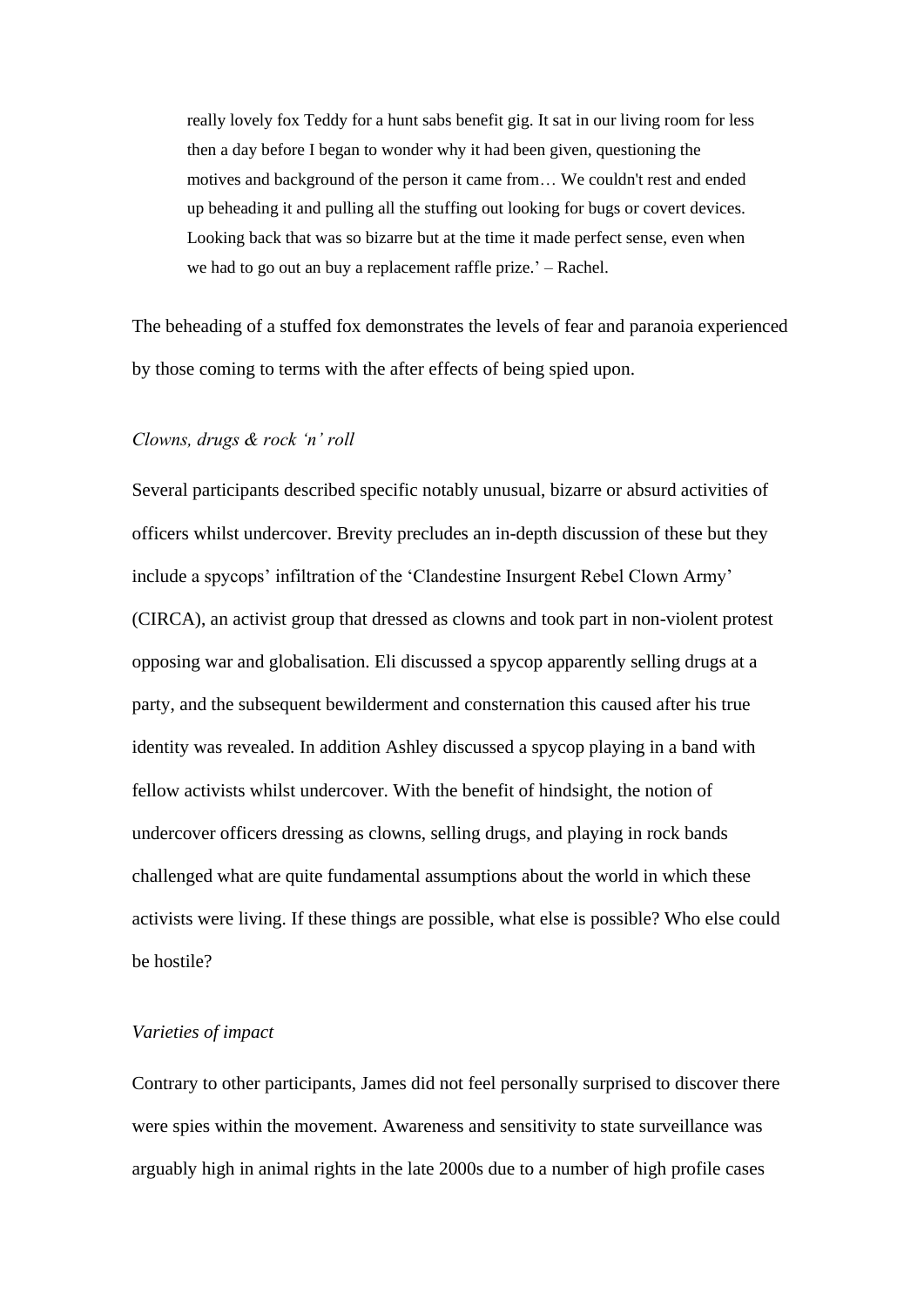brought against Stop Huntington Animal Cruelty (SHAC) activists, which resulted in 13 members of SHAC being jailed for between fifteen months and eleven years on conspiracy to blackmail charges (Weaver, 2010). The legal case against those activists relied heavily on covert recording of conversations between activists and police bugging of activist meetings. As a result of his involvement in animal rights activism, James described being hurt but unsurprised by the news about Kennedy.

'I knew there was going to be somebody. It wasn't a case of if, it was a case of who? Which of our friends it was going to be?... My immediate reaction was "oh well, there had to be one, that was the fucker"… so immediate disappointment, but also very aware of the damage it was going to do to…

Being good friends with him and those closest to him, James' role became supporting others through their disbelief and trauma, as well as vouching for the veracity of the claims with those who were unconvinced or sceptical. James had been one of the initial people told by the group who first confronted Kennedy.

There was a lot of disbelief, there was a lot of saying 'well where is the evidence, it's just this anonymous post on Indymedia, take it down?' And I'm the one who is going, "no I know who put that up, I can verify it's true", using the weight of my own reputation within activism… and my connection to Kennedy and those closest to him… to say "we've got to accept this is true"…

My experience from speaking to people, and theirs contrasting with my own was there was a huge background difference. Those of us who grew up in conflict with the state, dealt with it much better' – James.

Whilst the experience did not produce uncertainty in James' conceptions of reality, his discussion of the profound shock experienced by others supports is further demonstrative of ontological uncertainty. The next section describes the second substantive impact identified in the research: derailing.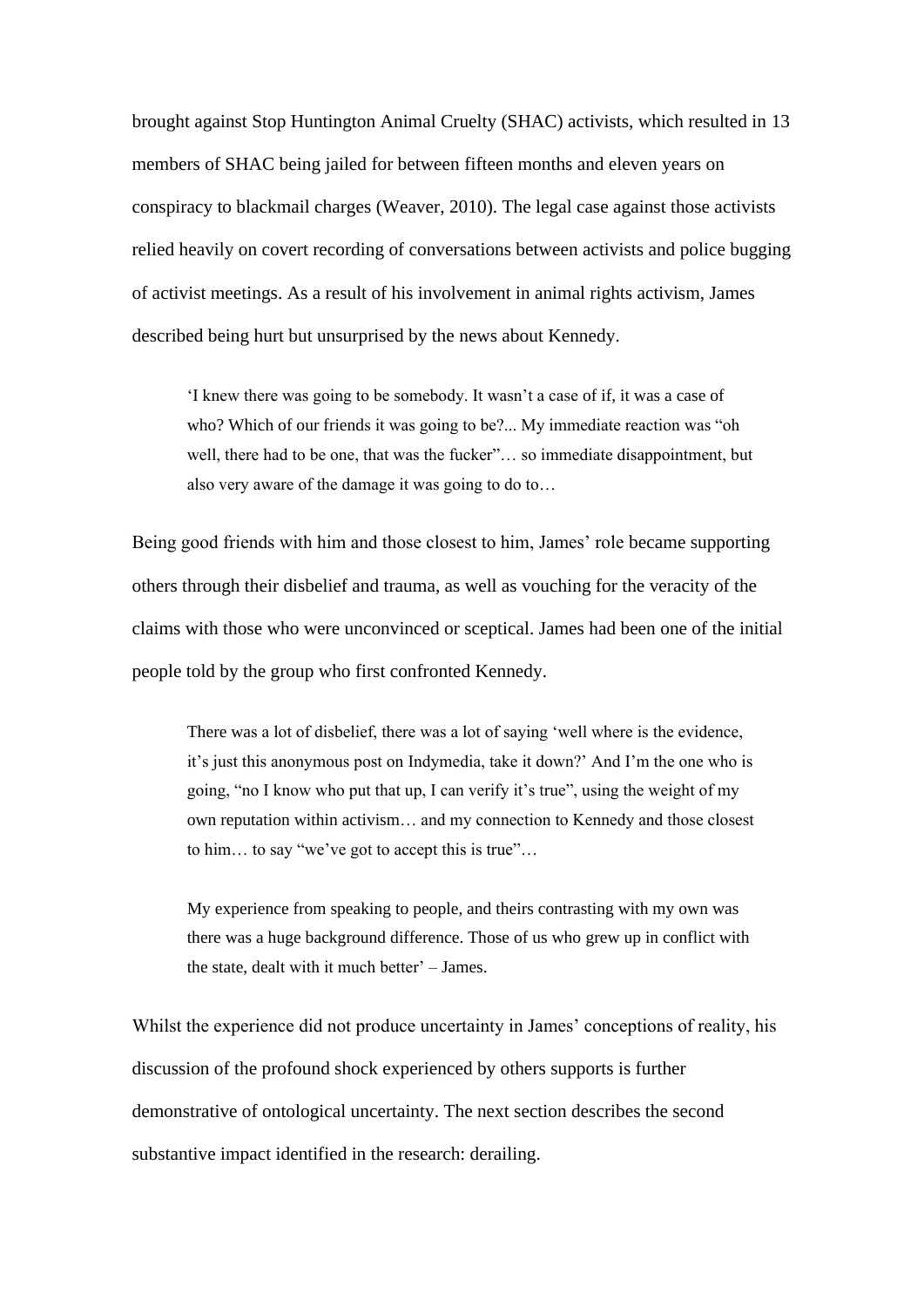# *Derailing*

The second dominant theme to emerge from the interviews was derailing. The notion of derailing refers to activists being diverted away from their environmentalism due to the actions of spycops whilst undercover, or the subsequent revelations around their infiltrations. It is problematic to try to condense a highly complex picture regarding the impact of spycops on activism. As discussed above, Tarrow (1998) has highlighted the significance of protest cycles whereby activism has a natural ebb and flow. It is therefore important not to ascribe a natural and more organic movement away from activism as being a result of the impact of spycops. In some cases, revelations around intimate state-surveillance coincided with activists' unrelated desire to transition away from activism. Life course changes, career, family, burnout and a wide range of factors can contribute to desistance from activism.

Derailing by spycops is potentially significant as it diverts people away from the environmentalist movement weakening it, and in that sense can be understood within conceptions of the 'chilling effect' on activism (Big Brother Watch, 2018; Lovitz, 2010; Potter, 2011). However, the concept of derailing is used as opposed to the concept of the 'chilling effect', as there have been numerous instances where activists have actually been derailed into other forms of activism.

Derailing functioned in a number of ways discussed below. These diversions include trauma, as discussed by Eli: 'There were definitely a small amount of people that will have been so shaken and so traumatised by the personal attack on their trust with their friends, that they'll have just taken a step away, I've no doubt about that.' But derailing also occurred by arrest, prosecution and the actions of 'agent provocateurs'; through breaking the bonds of trust among activists, and through diminished opportunities for protest. In some cases derailing has diverted activists away from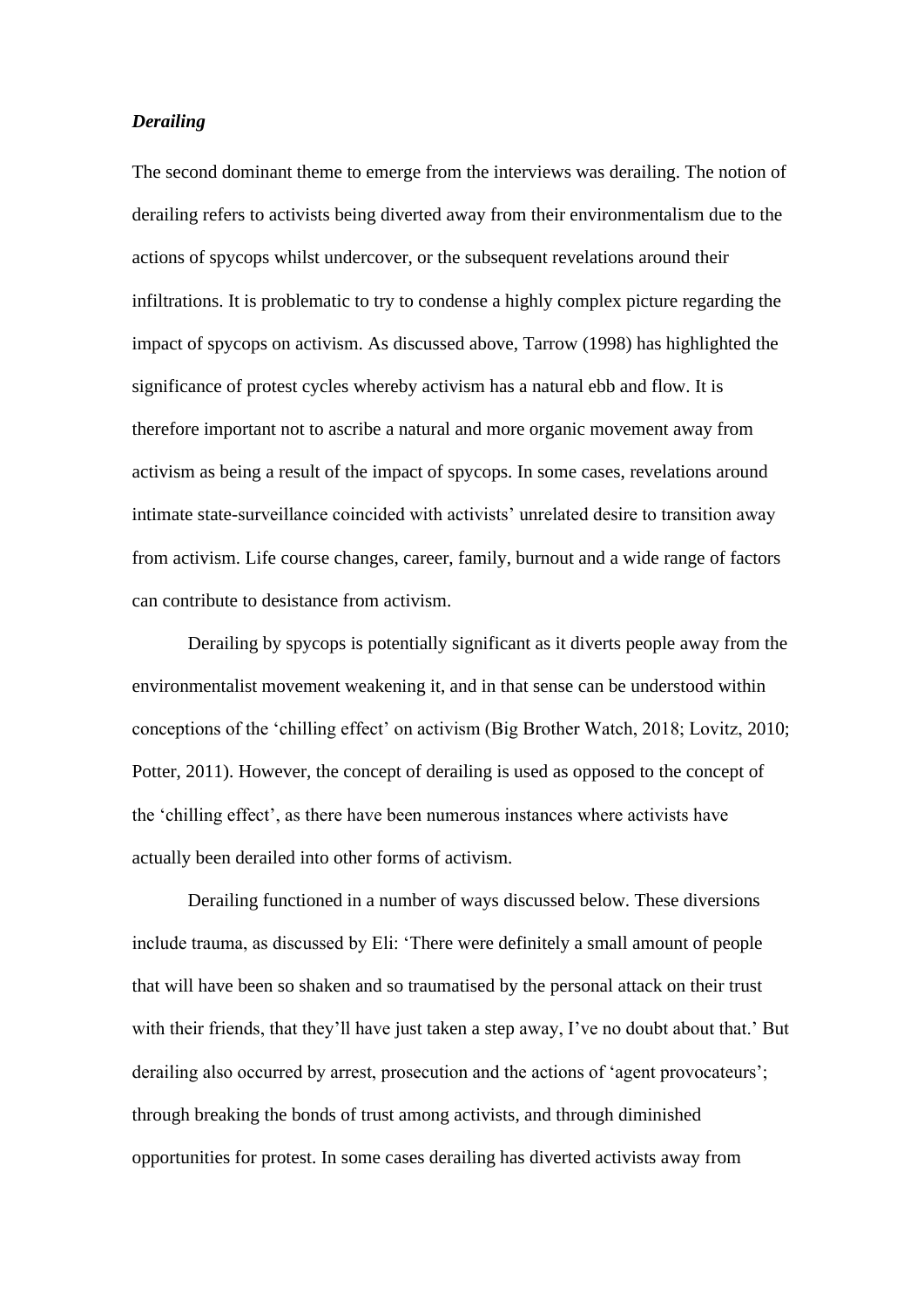environmentalism, towards anti-state surveillance activism, strengthening and consolidating resistance against state incursions. This section ends by discussing resilience, arguing that this derailing into anti-state surveillance and the way in which activists adapted to revelations is evidence of the strength & tenacity of activists, pointing to a more hopeful narrative of resistance that can be identified within the spycops case.

#### *Arrest, prosecution & agent provocateurs*

An indicative example of the theme of derailing is evidenced in the activists' experiences of being encouraged and facilitated to break the law, potentially leading to their arrest, prosecution and subsequent diversion from activism. There is evidence that spycops deliberately and directly orchestrated situations in which their targets were likely to be arrested. Ashley described the way in which Kennedy had acted as an *agent provocateur* in the course of their friendship, directly leading to their arrest and prosecution. This fits into a long tradition of such tactics by the British state (Bunyan, 1983). In a widely publicised case involving a planned action at Ratcliffe-on-Soar Power Station, 114 activists were arrested as a direct result of Kennedy's actions, including Ashley.

'Kennedy was really instrumental in creating a situation where there were loads of people in one place to get arrested, which was interesting… Kennedy was the one who drove out to Ratcliffe to check on the police presence, yeah, and he came back and he said that there were… that the police presence had gone, so on that basis we decided to go ahead with the action. Now, if that's not being an agent provocateur I don't know what is…' - Ashley.

This is further supported in Madeleine's story. She discusses the ways in which she was shielded from the potential damages of Kennedy's provocations due to her public facing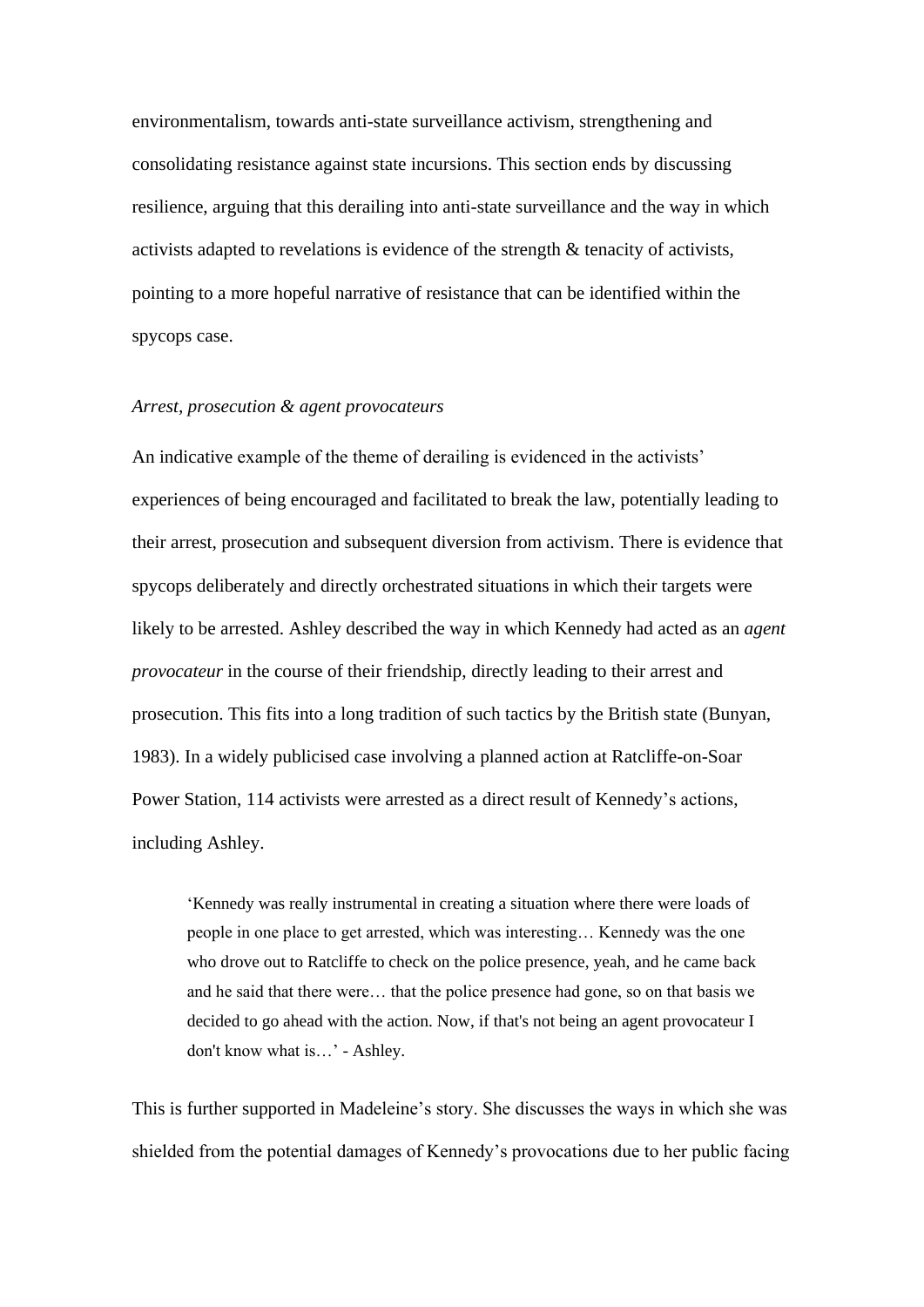role within activism. Having primarily been involved in press and public relations dimensions within activist organisations, Madeleine was aware people would know her identity. This meant she was less likely to get involved in more radical direct action endeavours despite Kennedy's attempts to get her involved.

'I know that Mark [Kennedy] encouraged me, for example, to… Mark said to me before the G8 Summit in Germany, he said "Listen, I've got… I hired a house and I've buried a load of stuff that can do some real damage in the garden. Why don't you come and join me?" And I was like "No, Mark, I'm not doing that. I'm doing media stuff"… But the point is that maybe somebody did go and join him and maybe somebody who was much younger, maybe somebody who was much less experienced... Then what happens to that person?'– Madeleine.

The simultaneous criminalisation of protest by uniformed police at protest sites, coupled with the covert surveillance of activists by police spies who in many cases encouraged them to take part in actions, knowing it would lead to their arrest, acted together in a pincer-like attack to derail activists away from environmentalism and stifle the movement.

### *Breaking bonds of trust*

On an inter-personal level, revelations around undercover policing significantly damaged bonds of trust among activists. As discussed above, Loadenthal (2014) argues that this was deliberate tactic employed by the state, designed to atomise activists. Generally speaking, the data in this project supports Loadenthal's claim that the spycops revelations served to atomise activists, and that this derailed many away from further activism, at least temporarily. Eli reflected on the deep interpersonal impact Kennedy's exposure had on those close to him, and the way in which the impact rippled out from those most closely connected, to the wider community: 'When that news came out, everyone was personally devastated and their trust was completely like destroyed'*.*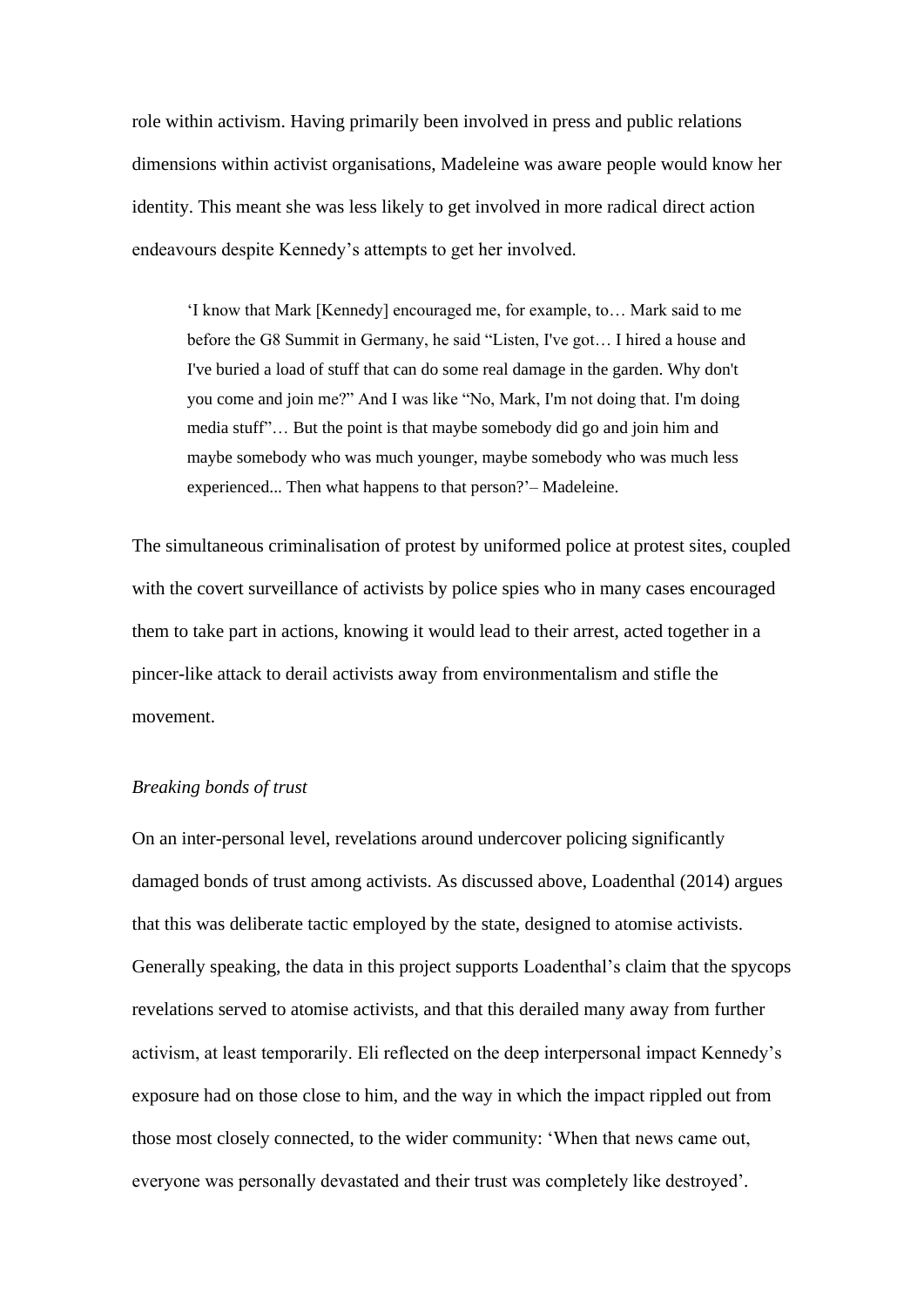Ashley's account echoed this, reflecting on the impact this interpersonal damage the revelations had on local organising, and atomisation of activists.

'I think, in a sense, out of all of the bad stuff that came out of Kennedy, one of the worst things… I mean, if you set aside the individual awfulness of it all, the worst collective thing was how badly it affected the [local] activist community…Really broke it apart… It was a beautiful thing back in the mid to late 2000s. It was amazing what they were managing to sort out [locally]. Really sorted bunch of people… [It] hasn't been anything like it was in the mid 2000s since then' – Ashley.

Carol's account further demonstrated the way that the revelations had impacted trust within her own activist network.

Even if you meet someone who is really trusted by other people, you've got that in your head 'yeah but has he been fooling them for ages?' or 'is she just a really good manipulator?' and even if it doesn't effect you personally and your trust, the people that you're working with, you suddenly see other people being less trusting and other people that are new saying 'everyone's just paranoid' and you're like 'yeah but they're not, because it has actually happened before'– Carol.

#### *Opportunities for activism*

A further derailing impact was how opportunities for activism were diminished. There was a natural cautiousness around organizing in response to the revelations and this was underlined in Ashley's discussion of the way opportunities 'dried up', which coupled with the interpersonal harm done, represented a definite turning point in Ashley's narrative (Denzin, 2001).

'Opportunities for activism dried up, actually, back in the old days, it would be quite common for somebody to say "Can we go for a walk without our phones?" and then they'd offer an outline, possibility, "Would you like to be involved?" That used to happen a load, yeah? And it just didn't. It really stopped happening' – Ashley.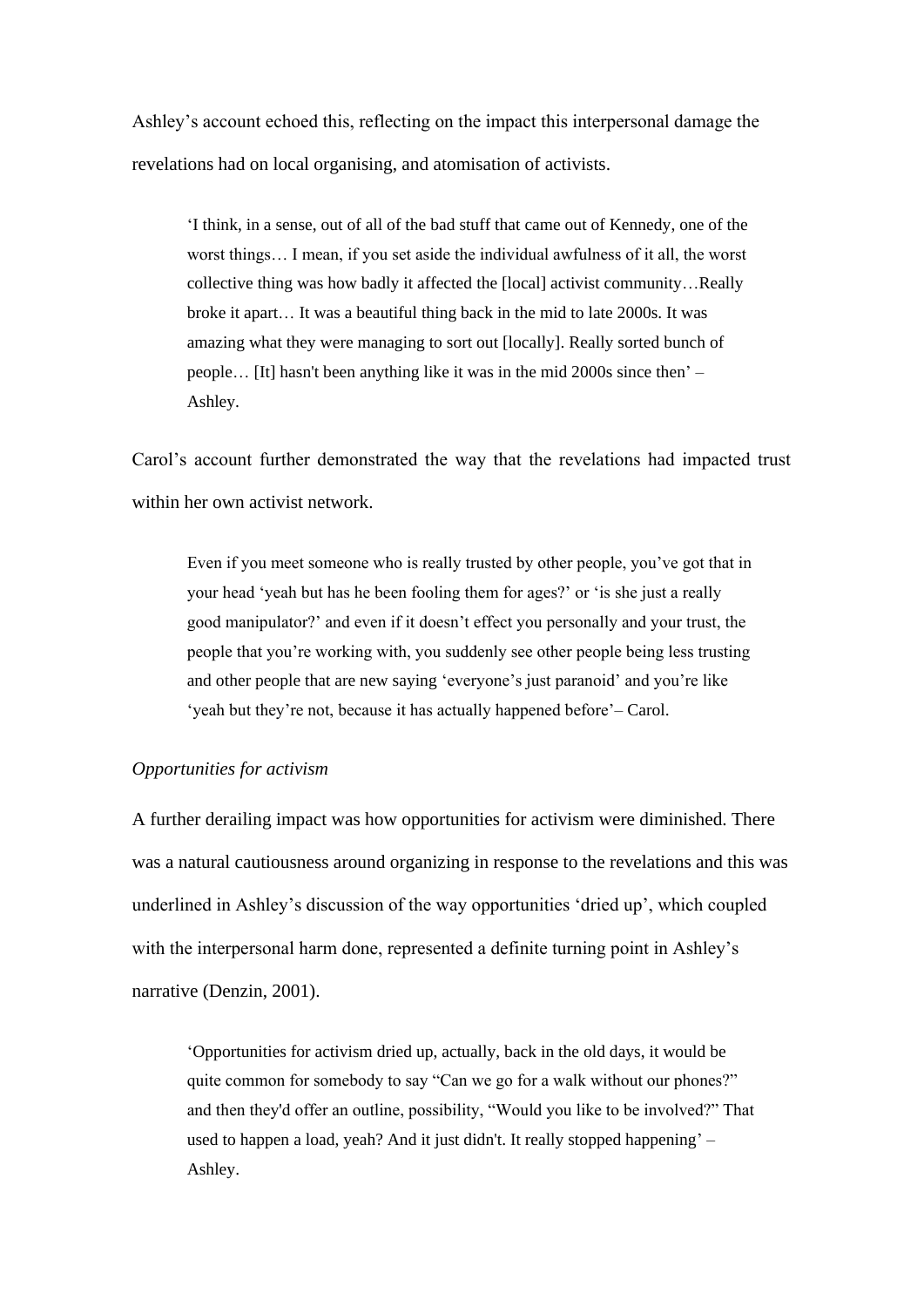These derailing impacts can all be said to support the premise that spycops had a straightforwardly 'chilling effect' on activism. However, a further theme, organised under the heading resilience, demonstrates the agency of activists.

# *Resilience*

A final theme identified in participants' narratives was that of resilience. This was apparent within some of the narratives of derailing, in particular those where activists were derailed away from environmental activism into anti-surveillance activism. There were several instances in which the spycops revelations led to heightened awareness of information security, and strengthened activists understanding of the importance of security practices. This is illustrated in the following quote from Eli.

'I think everybody was already practicing in a way like they were being watched… so if anything that just sort of made sure everyone did it and knew why they were doing it. I don't think people stopped doing activism so much… some people even switched their activism to, "okay I'm gonna fight this injustice that's just been done to us by the cops"… but yeah, people still always do their activism' –Eli.

This illustrates the resilience shown by activists in the fact of egregious state incursions into their private lives, and their determination to hold the state to account. Similarly, Megan described the way the experience had helped her to better value those people she did trust.

'It made me really value the people that I did trust and know well... I think I do believe in... people doing their best, trying to organize and trying to do stuff and trying to pursue other values and, you know, not just in terms of direct action either… Trying to create good things or foster genuine relationships and build better communities, fight back also against things that are happening and… you see there's always, always a constant stream of inspiring struggles and stories around' – Megan.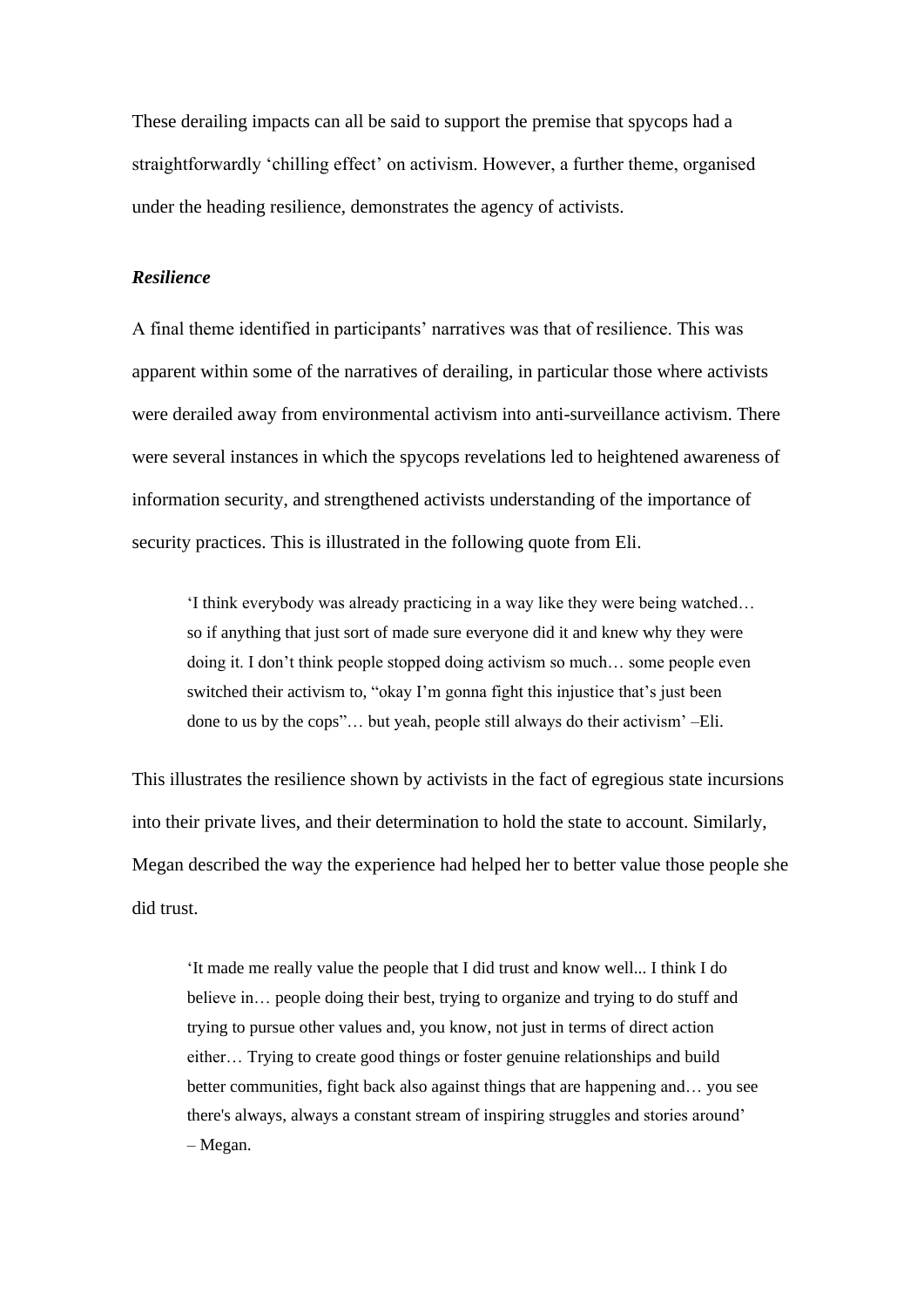James discussed how his role developed, and his desire to try and strengthen the movement based on these experiences. Whilst the revelations did derail people away from environmentalism, often this was as a result of them taking up anti-state surveillance activism, and as such represented a turning point moment.

'I moved from being involved in general security to just focussing on 'what did we learn from this whole thing around undercover policing?', 'How do we progress?' 'How do we get out of this state of "oh my god what's just happened to us"? On a personal level, this has become our politics. It hasn't dissuaded me from doing political stuff, but it has taken over the space I would be doing other political stuff around climate change and animal rights…' – James.

James account of moving away from environmentalism into anti-state surveillance activism was also echoed to an extent in Madeleine's account, and the assertion that '*this has become our politics*' demonstrates a displaced, as opposed to extinguished struggle. Given the profound harm caused by spycops, these narratives offer evidence of the steadfast determination of these activists and demonstrate that the complex dimensions of impact in the case.

## **Conclusion**

This project sought to examine the spycops case in narrative terms in order to investigate the impact on activism, supplementing other accounts of interpersonal harm (Lewis and Evans, 2013a). The diagram below offers an overview of the way spycops impacted environmentalism in the UK and the ways these impacts overlap and combine.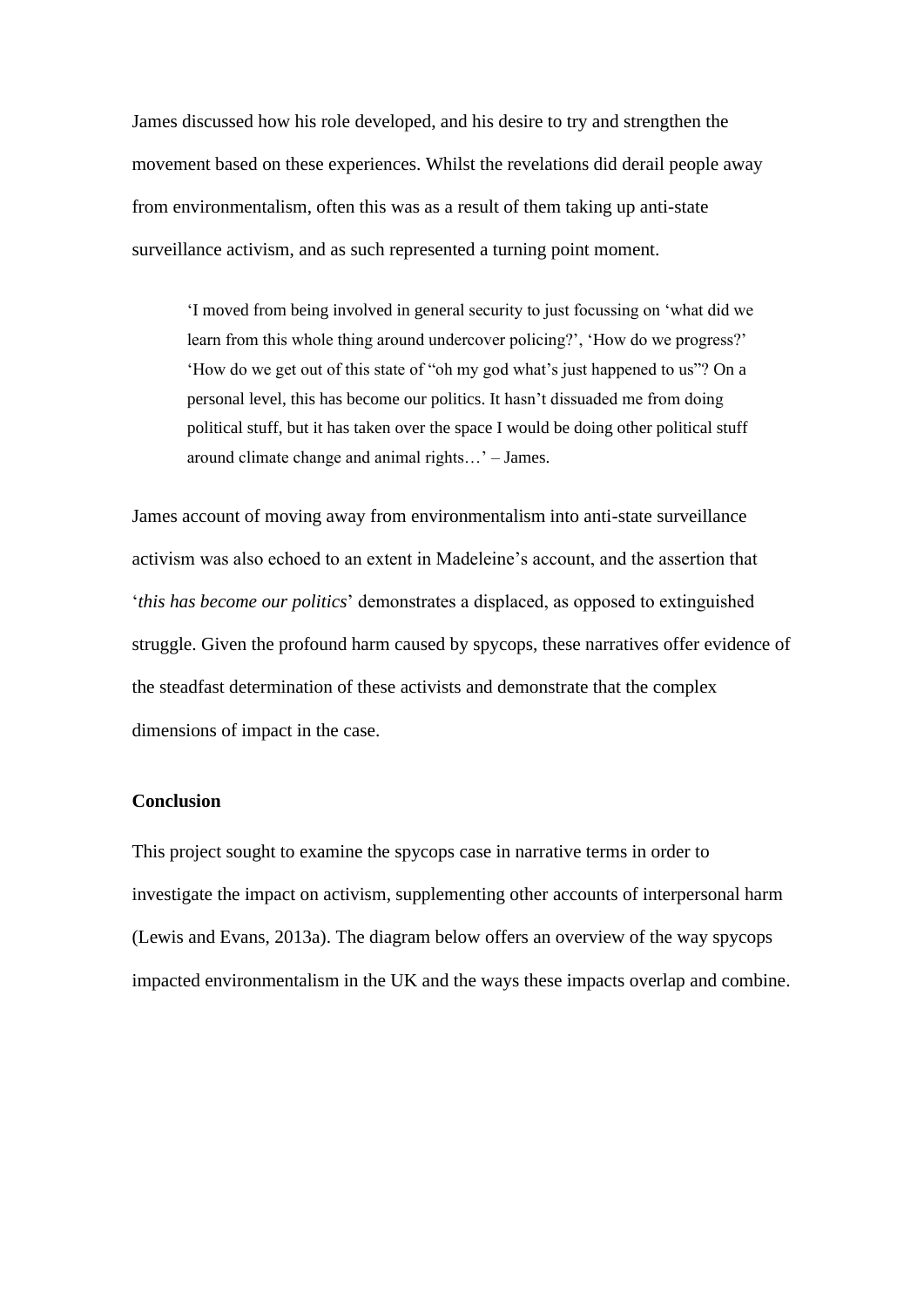

Figure 1: Venn diagram of key themes

The main contribution of this article has been delineating the concept of 'derailing'. This has helped conceptualise the chilling effect of state incursions into activism, whilst also accounting for those whose activism continued following the spycops revelations. Spycops served to 'derail' environmentalists in a number of ways, including derailing prior to exposure through arrest, prosecution and bail conditions, all of which have been highlighted as ways in which non-violent protest is criminalised in the UK (Gilmore, 2013). Post-exposure, some activists experienced ontological uncertainty, whereby their conceptions of reality were fundamentally challenged. In some instances this was traumatising, derailing people out of activism completely. In other cases, activists became less active due to the impact on trust and opportunities for activism.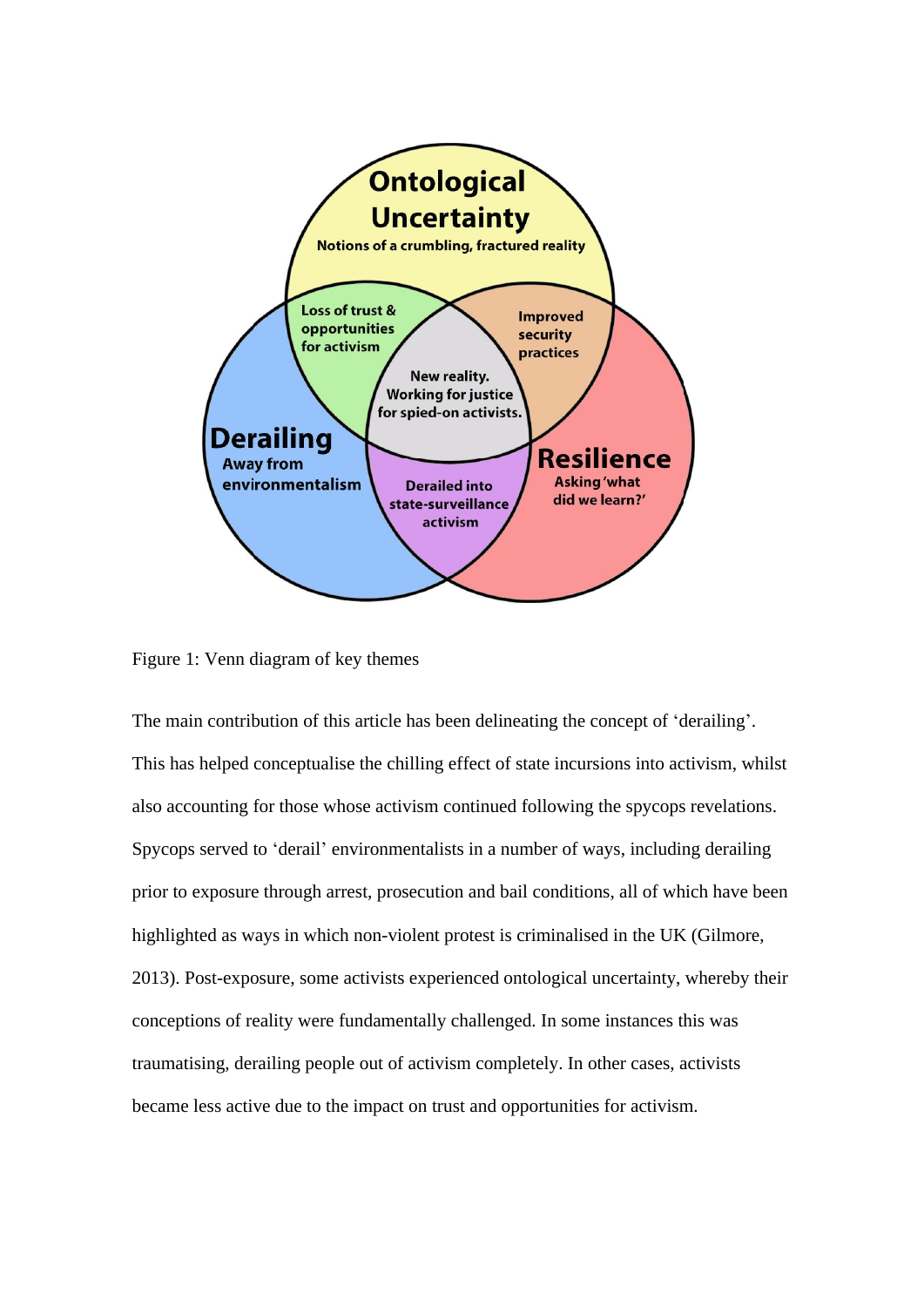In outlining and developing the concept of 'derailing', the research has contributed to theoretical literature around the 'chilling effect' of state surveillance discussed above. The research supports Loadenthal's (2014) argument that some activists were 'atomised', however, the concept of derailing acknowledges the complex nature of the impact, and emphasises the resilience of activists. Some activists transitioned away from environmentalism into anti-state surveillance activism, thus opening up opportunities for anti-state surveillance activism for others. The concept of 'derailing' therefore provides a nuanced means of conceptualising state repression and the 'chilling effect' on activism whilst also acknowledging the agency and determination of activists. Activists may have been derailed but not always in ways that saw them desist from activism.

Biographical research of this kind offers strengths in terms of the in-depth, rich data produced, Interviews are flexible enough to allow participants to lead the discussion whilst maintaining focus on the topic, which is appropriate given the interpretive theoretical framework (Stephens Griffin, 2017). However, qualitative research of this kind is not generalizable or necessarily replicable, as it is so attuned to the subjectivity of the participants. Therefore, an interesting avenue for future research would be a large-scale survey of individuals impacted by spycops. This would allow for a broader, quantitative picture of the impact of spycops, and provide a means of empirically substantiating the ideas discussed in this paper and measuring the nature and extent of the derailing discussed above.

The harm endured by activists and much of the derailing they have experienced must be understood as a result of modes of repression employed by the state. In trying to understanding the complexities of the spycops case and its enduring impact, we must never understate the very real trauma and harm experienced by many of those affected.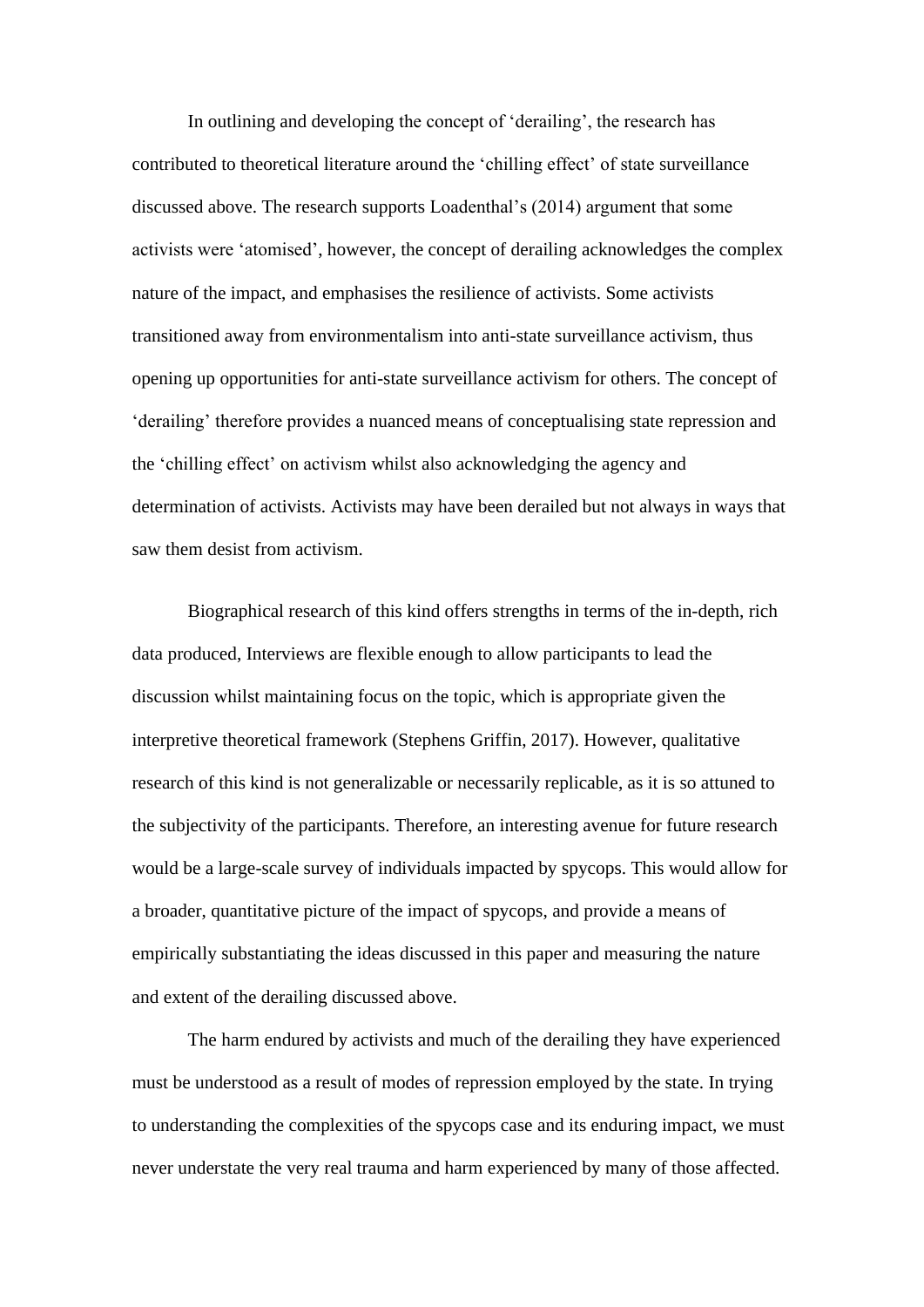This study demonstrates the resilience of many activists in the face of such adversity, something that should be acknowledged in discussions surrounding the spycops case and its impact.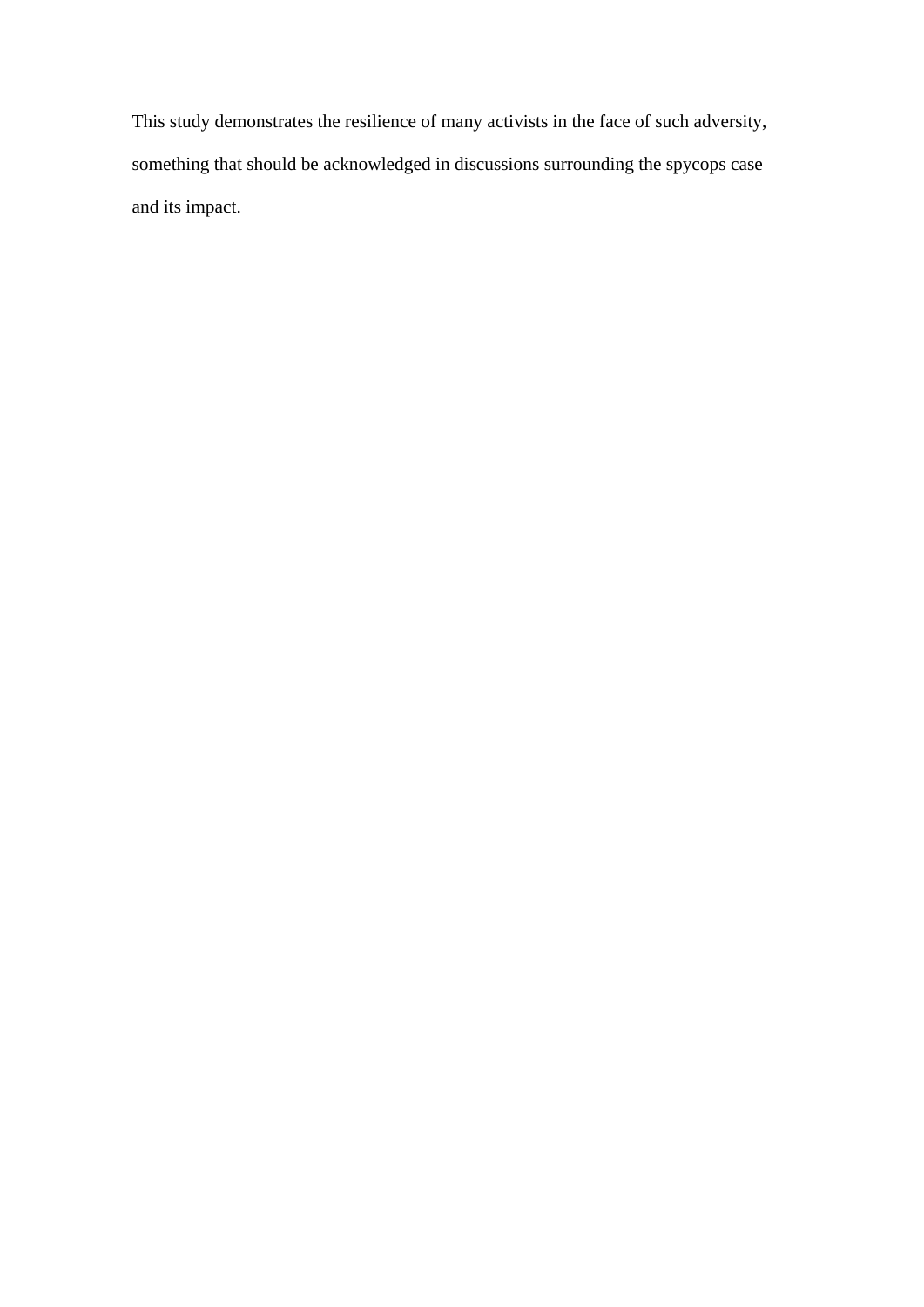#### **References**

- Apple, E. (2019). Political policing in the UK: A personal perspective. In Choudry, A. (Ed.) *Activists and the Surveillance State: Learning from Repression*, London: Pluto Press.
- Big Brother Watch (2018). *The State of Surveillance in 2018* [https://bigbrotherwatch.org.uk/wp-content/uploads/2018/09/The-State-of-Surveillance-in-2018.pdf] Accessed November 16, 2018.
- Bunyan, T. (1983). *The history and practice of the political police in Britain*, London: Quartet Books
- Braun, V. & Clarke, V. (2006) Using thematic analysis in psychology, *Qualitative Research in Psychology*, 3:2, 77-101
- Campaign Opposing Police Surveillance (2018). Deceived woman's bid to have spycops prosecuted, *Campaign Opposing Police Surveillance*, [\[http://campaignopposingpolicesurveillance.com/tag/jim-boyling/\]](http://campaignopposingpolicesurveillance.com/tag/jim-boyling/) Accessed November 14, 2018.
- Casciani, D. (2014). The undercover cop, his lover and their son, *BBC News*, October 24, 2014 [\[https://www.bbc.co.uk/news/magazine-29743857\]](https://www.bbc.co.uk/news/magazine-29743857) Accessed December 1, 2018.
- Choudry, A. (2019). Lessons learnt, lessons lost: Pedagogies of repression, thoughtcrime, and the sharp edge of state power in Choudry, A. (Ed.) *Activists and the Surveillance State: Learning from Repression*, London: Pluto Press.
- Council of Europe (1950). *Convention for the Protection of Human Rights and Fundamental Freedoms*, Strasbourg, France. [Available at: [https://www.coe.int/en/web/conventions/full-list/-/conventions/treaty/005\]](https://www.coe.int/en/web/conventions/full-list/-/conventions/treaty/005) Date Accessed: November 15, 2018.

Denzin, N.K. (2001). *Interpretive interactionism*. London: Sage.

- Ellefsen, R. (2016). Judicial opportunities and the death of SHAC: legal repression along a cycle of contention, Social Movement Studies, 15:5, 441-456.
- Ellison, M., & Morgan, A. (2015). Review of possible miscarriages of justice: Impact of undisclosed undercover police activity on the safety of convictions (Report to the Attorney General). London: Home Office.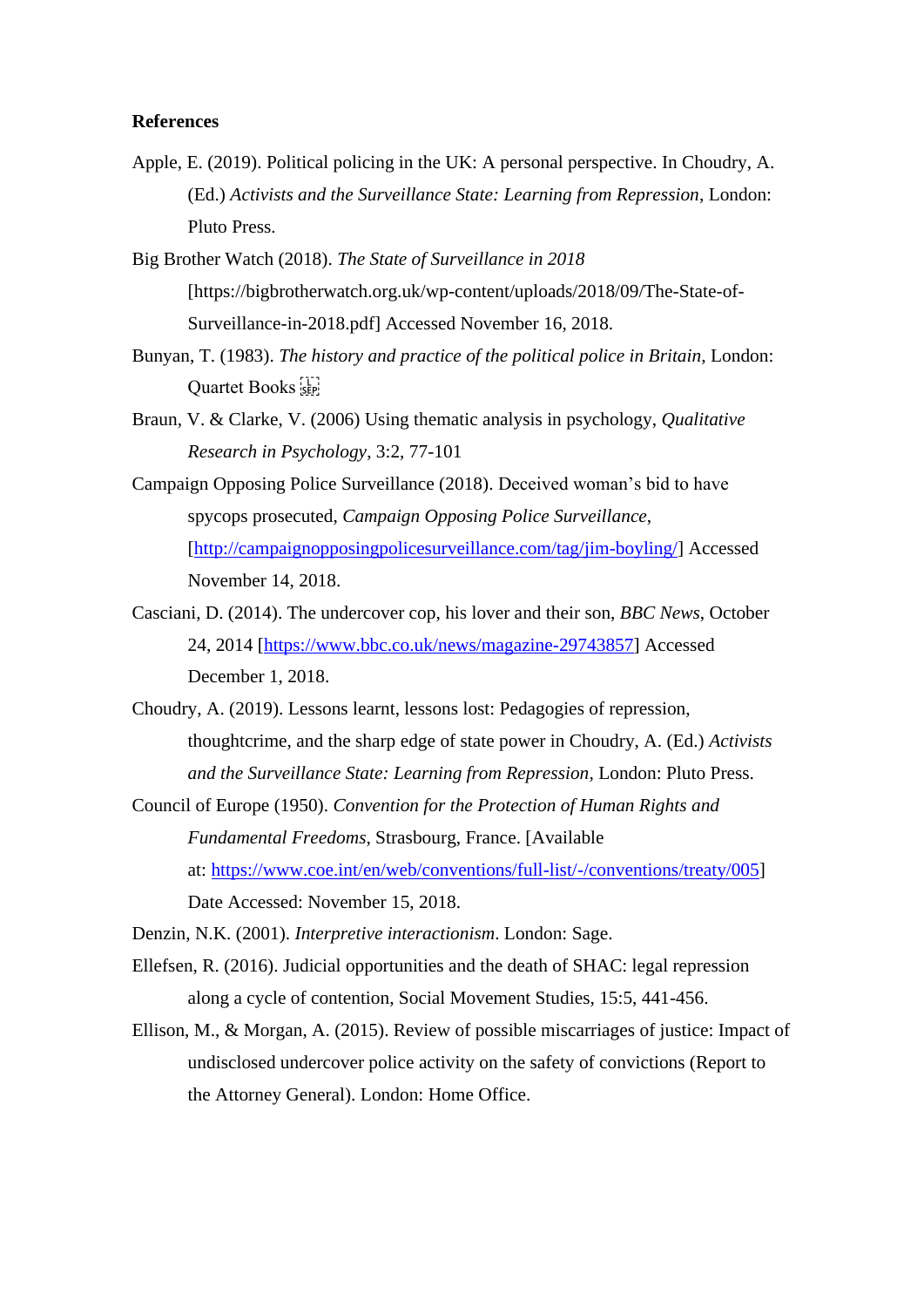- Evans, R. (2015). Convictions of 83 political campaigners in doubt over undercover police failings. The Guardian, July 16, 2015. [\[https://www.theguardian.com/uk](https://www.theguardian.com/uk-news/2015/jul/16/theresa-may-public-inquiry-undercover-police)[news/2015/jul/16/theresa-may-public-inquiry-undercover-police\]](https://www.theguardian.com/uk-news/2015/jul/16/theresa-may-public-inquiry-undercover-police)
- Evans, R. (2017). Undercover Police Spied on More Than 1000 Political Groups in the UK, *The Guardian*, July 27, 2017. [https://www.theguardian.com/uk](https://www.theguardian.com/uk-news/2017/jul/27/undercover-police-spied-on-more-than-1000-political-groups-in-uk)[news/2017/jul/27/undercover-police-spied-on-more-than-1000-political-groups](https://www.theguardian.com/uk-news/2017/jul/27/undercover-police-spied-on-more-than-1000-political-groups-in-uk)[in-uk](https://www.theguardian.com/uk-news/2017/jul/27/undercover-police-spied-on-more-than-1000-political-groups-in-uk)
- Evans, R. (2018a). Police spy should face charges for sexual relationship with activist, court told, *The Guardian*, November 14, 2018. [\[https://www.theguardian.com/uk-news/2018/nov/14/police-spy-should-face](https://www.theguardian.com/uk-news/2018/nov/14/police-spy-should-face-charges-for-sexual-relationship-with-activist-court-told)[charges-for-sexual-relationship-with-activist-court-told\]](https://www.theguardian.com/uk-news/2018/nov/14/police-spy-should-face-charges-for-sexual-relationship-with-activist-court-told) Accessed May 27, 2019.
- Evans, R. (2018b). UK political groups spied on by undercover police search the list, The Guardian**,** October 15, 2018 [\[https://www.theguardian.com/uk-news/ng](https://www.theguardian.com/uk-news/ng-interactive/2018/oct/15/uk-political-groups-spied-on-undercover-police-list)[interactive/2018/oct/15/uk-political-groups-spied-on-undercover-police-list\]](https://www.theguardian.com/uk-news/ng-interactive/2018/oct/15/uk-political-groups-spied-on-undercover-police-list) Accessed November 15, 2018
- Evans, R. (2018c). Met bosses knew of relationship deception by spy Mark Kennedy, *The Guardian*, September 21, 2018. [\[https://www.theguardian.com/uk](https://www.theguardian.com/uk-news/2018/sep/21/met-bosses-knew-of-relationship-deception-by-police-spy-mark-kennedy)[news/2018/sep/21/met-bosses-knew-of-relationship-deception-by-police-spy](https://www.theguardian.com/uk-news/2018/sep/21/met-bosses-knew-of-relationship-deception-by-police-spy-mark-kennedy)[mark-kennedy\]](https://www.theguardian.com/uk-news/2018/sep/21/met-bosses-knew-of-relationship-deception-by-police-spy-mark-kennedy) Accessed May 27, 2019.
- Evans, R. (2018d). Campaigners stage walkout of 'secretive' police spying inquiry, *The*  Guardian, March 21<sup>st</sup>, 2018. [\[https://www.theguardian.com/uk](https://www.theguardian.com/uk-news/2018/mar/21/campaigners-stage-walkout-of-secretive-police-spying-inquiry)[news/2018/mar/21/campaigners-stage-walkout-of-secretive-police-spying](https://www.theguardian.com/uk-news/2018/mar/21/campaigners-stage-walkout-of-secretive-police-spying-inquiry)[inquiry\]](https://www.theguardian.com/uk-news/2018/mar/21/campaigners-stage-walkout-of-secretive-police-spying-inquiry) Accessed May 27, 2019.
- Evans, R. and Lewis, P. (2012). Undercover police had children with activists, *The Guardian*, January 20, 2019. [\[https://www.theguardian.com/uk/2012/jan/20/undercover-police-children](https://www.theguardian.com/uk/2012/jan/20/undercover-police-children-activists?newsfeed=true)[activists?newsfeed=true\]](https://www.theguardian.com/uk/2012/jan/20/undercover-police-children-activists?newsfeed=true) Accessed May 27, 2019.
- Evans, R., & Lewis, P. (2013a). *Undercover: The true story of Britain's secret police*. London: Faber and Faber Ltd.
- Evans, R. and Lewis, P. (2013b). Police 'smear' campaign targeted Stephen Lawrence's friends and family, in *The Guardian*, 24/6/2013 [\[https://www.theguardian.com/uk/2013/jun/23/stephen-lawrence-undercover](https://www.theguardian.com/uk/2013/jun/23/stephen-lawrence-undercover-police-smears)[police-smears\]](https://www.theguardian.com/uk/2013/jun/23/stephen-lawrence-undercover-police-smears) Accessed December 14<sup>th</sup> 2018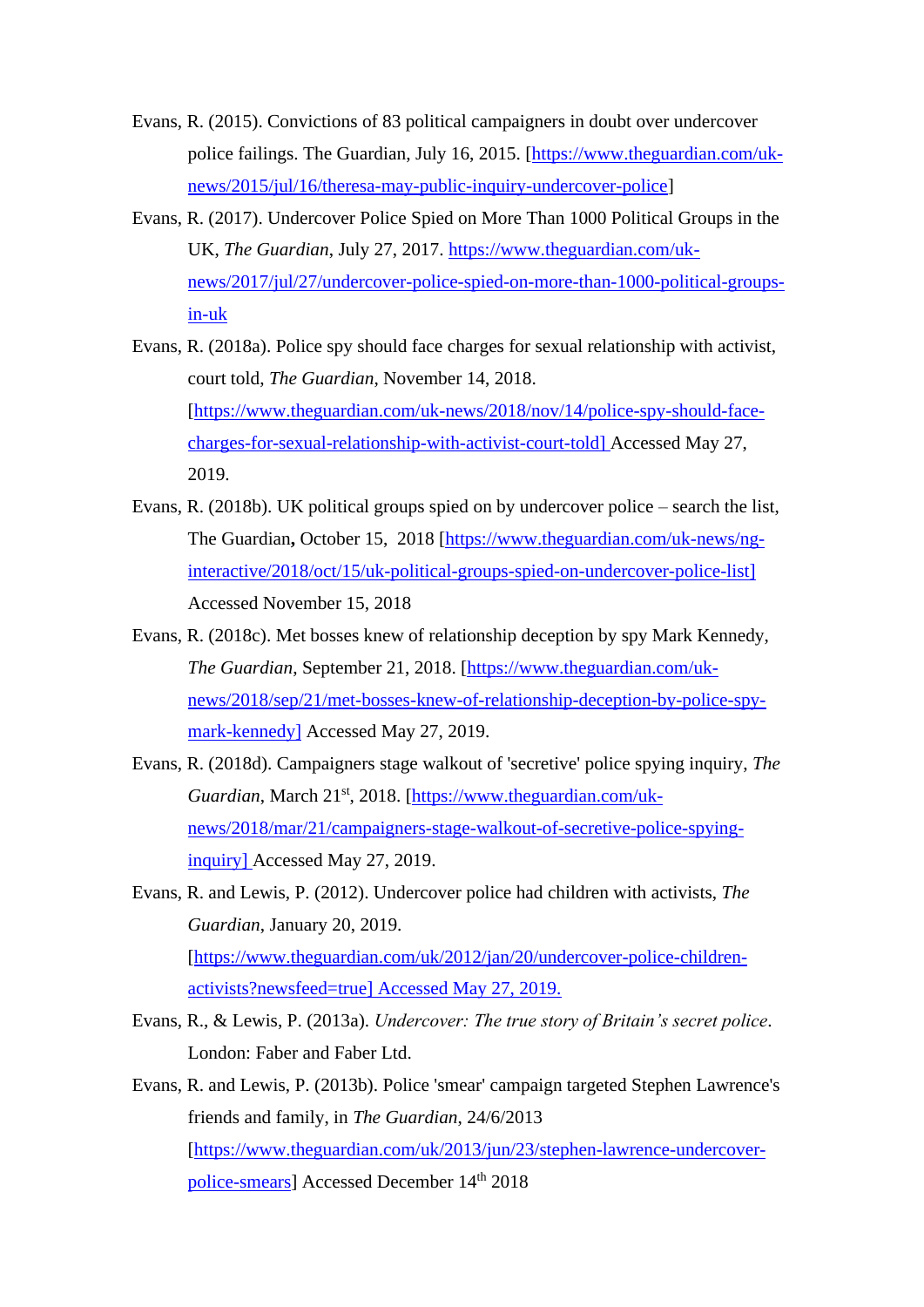- Finn, C. (2017). The curious case of how a British cop went undercover among Irish protesters, *The Journal*, [https://www.thejournal.ie/british-cop-undercover-](https://www.thejournal.ie/british-cop-undercover-3230569-Feb2017/)[3230569-Feb2017/,](https://www.thejournal.ie/british-cop-undercover-3230569-Feb2017/) November 14, 2018.
- Fitzpatrick, B. (2016). #Spycops: Undercover Policing, Intimate Relationships and the Manufacture of Consent by the State in Ashford, C., A. Reed, and N. Wake (Eds.) *Legal Perspectives on State Power: Consent and Control*, Cambridge Scholars Publishing: Newcastle Upon Tyne
- Freedom News (2017). Survivors of spycop abuse hit out at official inquiry as two years pass with little progress, *Freedom News* [\[https://freedomnews.org.uk/survivors](https://freedomnews.org.uk/survivors-of-spycop-abuse-hit-out-at-official-inquiry-as-two-years-pass-with-little-progress/)[of-spycop-abuse-hit-out-at-official-inquiry-as-two-years-pass-with-little](https://freedomnews.org.uk/survivors-of-spycop-abuse-hit-out-at-official-inquiry-as-two-years-pass-with-little-progress/)[progress/\]](https://freedomnews.org.uk/survivors-of-spycop-abuse-hit-out-at-official-inquiry-as-two-years-pass-with-little-progress/) Accessed May 24, 2019.
- Gillham, P. F. (2011). Securitizing America: Strategic incapacitation and the policing of protest since the 11 September 2001 terrorist attacks. *Sociology Compass*, 5(7), 636–652.
- Gilmore, J. (2013). 'This is not a riot!': Regulation of public protest and the impact of the Human Rights Act 1998. Doctoral Thesis. University of Manchester. [\[https://www.escholar.manchester.ac.uk/item/?pid=uk-ac-man-scw:201634\]](https://www.escholar.manchester.ac.uk/item/?pid=uk-ac-man-scw:201634%5d%0d) Accessed May 19, 2019.
- Hall, S., Critcher, C., Jefferson, T., Clarke, J. & Roberts, B. (1978). *Policing The Crisis*, London: Palgrave
- Hill, A. Lewis, P. & Evans, R. (2013). Brother of boy whose identity was stolen by police spies demands apology, The Guardian, February 6<sup>th</sup>, 2013. [\[https://www.theguardian.com/uk/2013/feb/06/brother-boy-identity-police](https://www.theguardian.com/uk/2013/feb/06/brother-boy-identity-police-spies)[spies\]](https://www.theguardian.com/uk/2013/feb/06/brother-boy-identity-police-spies) Accessed May 25, 2019.
- Hillyard, P. and Tombs, S. (2004). Beyond criminology. In Hillyard, P., Pantazis, C., Tombs, S. and Gordon, G. (Eds.) *Beyond criminology: Taking harm seriously*  (pp. 10-29), London: Pluto Press,
- Hopke, J. (2015). Hashtagging Politics: Transnational Anti-Fracking Movement Twitter Practices. *Social Media and Society*. 1(2):1-12
- Jackson, W., Gilmore, J., & Monk, H. (2018). Policing unacceptable protest in England and Wales: A case study of the policing of anti-fracking protests. Critical Social Policy, 1–21.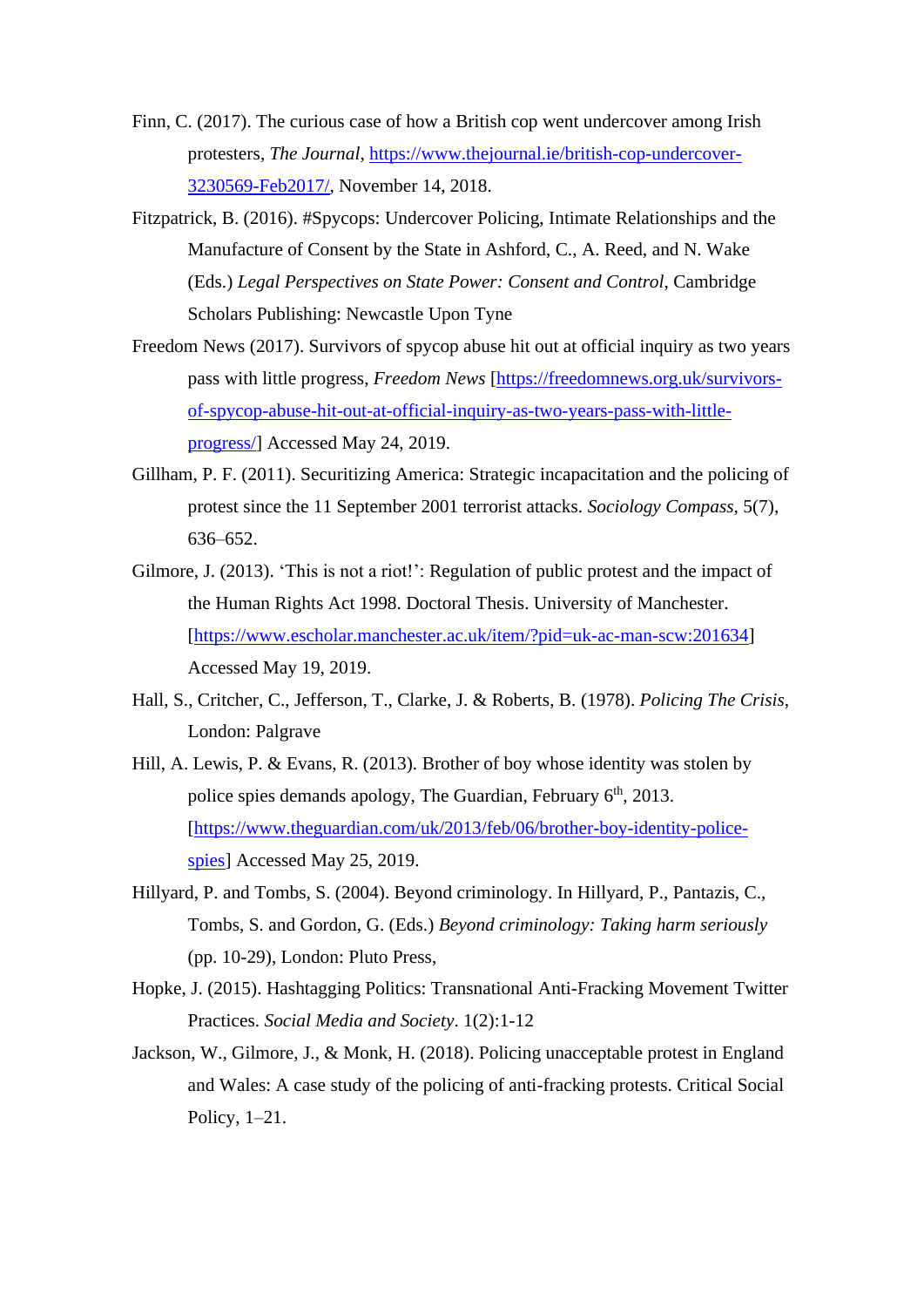- Jackson, William, Gilmore, Joanna, and Monk, Helen (2016). *Keep Moving! Report on the Policing of the Barton Moss Community Protection Camp, November 2013- April 2014*. Research Report. Centre for Urban Research.
- Kelly, J. and Casciani, D. (2014). Met pays £425,000 to mother of undercover policeman's child, BBC News, October 24, 2014, [https://www.bbc.co.uk/news/uk-29743646,](https://www.bbc.co.uk/news/uk-29743646) October 10, 2018.
- Lawrence, D. and J. McDonnell (2018). *As victims of spycops, we stand with Lush in campaign for full disclosure*, The Guardian, 4/6/2018 [\[https://www.theguardian.com/uk-news/2018/jun/04/as-victims-of-spycops-we](https://www.theguardian.com/uk-news/2018/jun/04/as-victims-of-spycops-we-stand-with-lush-in-campaign-for-full-disclosure)[stand-with-lush-in-campaign-for-full-disclosure\]](https://www.theguardian.com/uk-news/2018/jun/04/as-victims-of-spycops-we-stand-with-lush-in-campaign-for-full-disclosure) Accessed 14<sup>th</sup> November 2018
- Lawrence, D. and J. McDonnell (2018). *As victims of spycops, we stand with Lush in campaign for full disclosure*, The Guardian, June 6, 2018 [https://www.theguardian.com/uk-news/2018/jun/04/as-victims-of-spycops-we](https://www.theguardian.com/uk-news/2018/jun/04/as-victims-of-spycops-we-stand-with-lush-in-campaign-for-full-disclosure)[stand-with-lush-in-campaign-for-full-disclosure,](https://www.theguardian.com/uk-news/2018/jun/04/as-victims-of-spycops-we-stand-with-lush-in-campaign-for-full-disclosure) November 14, 2018.
- Lewis, P. Evans, R. and Pollak, S. (2013). Trauma of spy's girlfriend: 'like being raped by the state' in The Guardian, June 24, 2018 [https://www.theguardian.com/uk/2013/jun/24/undercover-police-spy-girlfriend](https://www.theguardian.com/uk/2013/jun/24/undercover-police-spy-girlfriend-child)[child](https://www.theguardian.com/uk/2013/jun/24/undercover-police-spy-girlfriend-child) November 14, 2018.
- Loadenthal, M. (2014). When cops 'go native': Policing revolution through sexual infiltration and panopticonism. *Critical Studies on Terrorism*, 7(1), 24–42.
- Lovitz, D. (2010). *Muzzling a movement: The effects of anti-terrorism law, money, and politics on animal activism*, New York: Lantern Books
- Lubbers, E. (2015). Undercover research: Corporate and police spying on activists. An introduction to activist intelligence as a new field of study. *Surveillance & Society*, 13(3/ 4), 338–353.
- Merrill, B. & West, L. (2009) *Using Biographical Methods in Social Research*, London: Sage.
- Morse, J.M. (1994). (1994) 'Designing Funded Qualitative Research', in N.K. Denzin and Y.S. Lincoln (eds) *Handbook of Qualitative Research.* Thousand Oaks, CA: Sage.
- Neocleous, M. (2000). *The fabrication of social order: A critical theory of police power*. London: Pluto Press.
- Phoenix, C., and A. Sparkes. (2006). Young athletic bodies and narrative maps of aging. *Journal of Aging Studies*, 20: 107–121.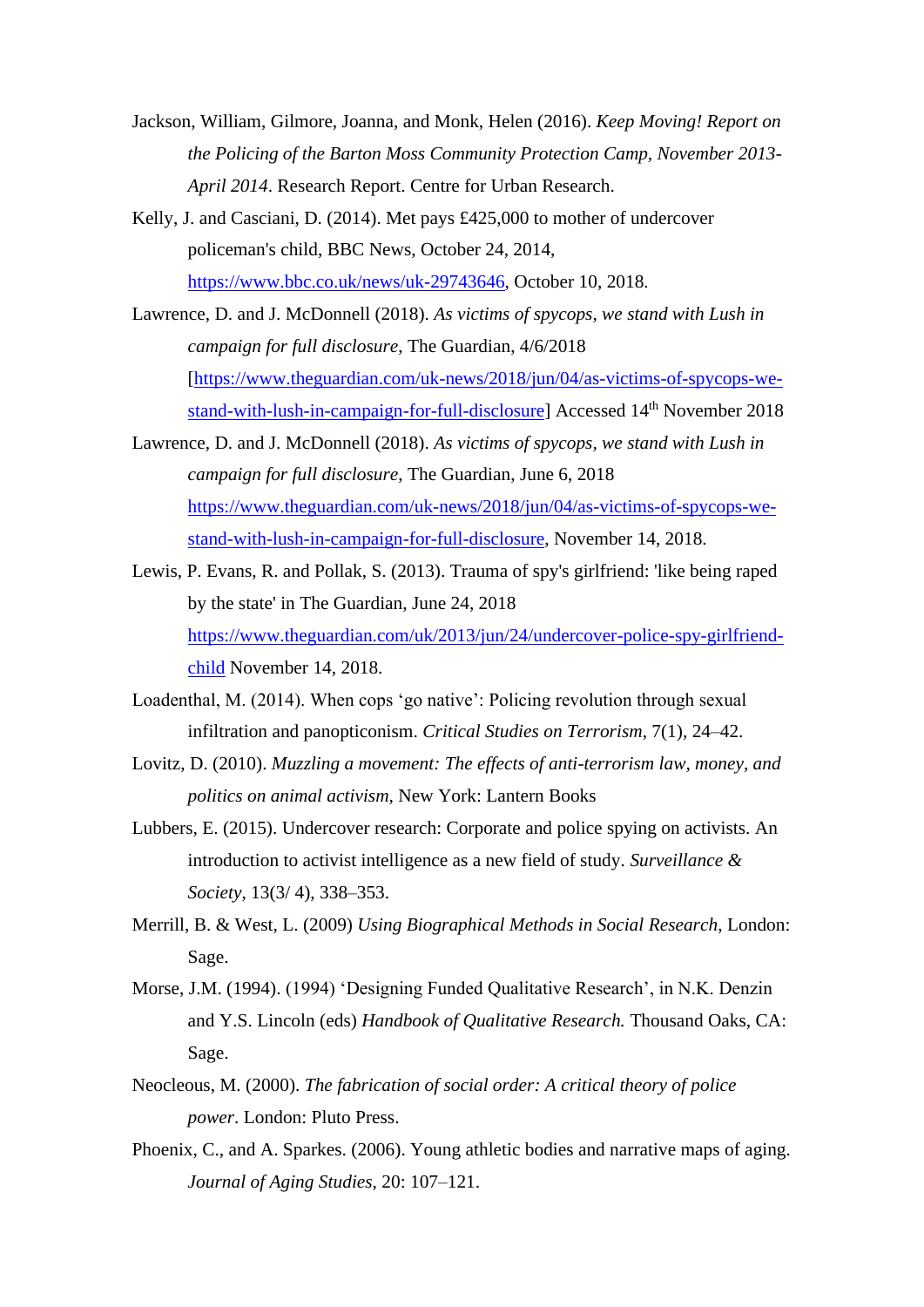Potter, W. (2011). *Green in the New Red*, San Francisco: City Lights Books

Punch, M. (2003). Rotten Orchards: "Pestilence", Police Misconduct and System Failure, *Policing and Society*, 13(2): 171-196.

Roberts, B. (2002). *Biographical research*. Buckingham: Oxford University Press.

- Saunders, C. (2012). Reformism and radicalism in the Climate Camp in Britain: benign coexistence, tensions and prospects for bridging. *Environmental Politics*. 21(5):829-846
- Schlembach, Raphael (2016). The Pitchford inquiry into undercover policing: Some lessons from the preliminary hearings. *Papers from the British Criminology Conference*, Vol. 16. Retrieved from [http://www.britsoccrim.org/wp](http://www.britsoccrim.org/wp-content/uploads/2016/12/pbcc_2016_Schlembach.pdf)[content/uploads/2016/12/pbcc\\_2016\\_Schlembach.pdf](http://www.britsoccrim.org/wp-content/uploads/2016/12/pbcc_2016_Schlembach.pdf) Accessed: May 19, 2019.
- Schlembach, Raphael (2018). Undercover policing and the spectre of 'domestic extremism': the covert surveillance of environmental activism in Britain, *Social Movement Studies*, 17:5, 491-506.
- Scraton, P. (1987). 'Unreasonable Force: Policing, punishment and marginalisation' in Scraton, P. (Ed.) *Law, Order and the Authoritarian State*, Buckingham: Open University Press
- Spalek, Basia & Mary O'Rawe (2014). Researching counterterrorism: a critical perspective from the field in the light of allegations and findings of covert activities by undercover police officers, Critical Studies on Terrorism, 7:1, 150- 164
- Steedman, C. (1986) *Landscape for a Good Woman.* London: Virago.
- Stephens Griffin, N. (2017). *Understanding Veganism: Biography and Identity*, Cham, Switzerland: Palgrave
- Tarrow. S. (1998). *Power in movement*. Cambridge: Cambridge University Press.
- Taylor, I., Walton, P. and Young, J. (1973). *The New Criminology: For a Social Theory of Deviance*, London: Routledge and Kegan Paul.
- Tilly, C. (1978). *From mobilization to revolution*. Reading, Mass.: Addison-Wesley.
- Undercover Research Group (2018). Spycops Targets: a Who's Who, *Undercover Research Group* [http://undercoverresearch.net/] Accessed 10<sup>th</sup> November 2018
- Weaver, Matthew. (2010). Animal rights activists jailed for terrorising suppliers to Huntingdon Life Sciences, *The Guardian*, October 25, 2010. [\[https://www.theguardian.com/science/2010/oct/25/animal-research-animal](https://www.theguardian.com/science/2010/oct/25/animal-research-animal-welfare)[welfare\]](https://www.theguardian.com/science/2010/oct/25/animal-research-animal-welfare) May 25, 2019.